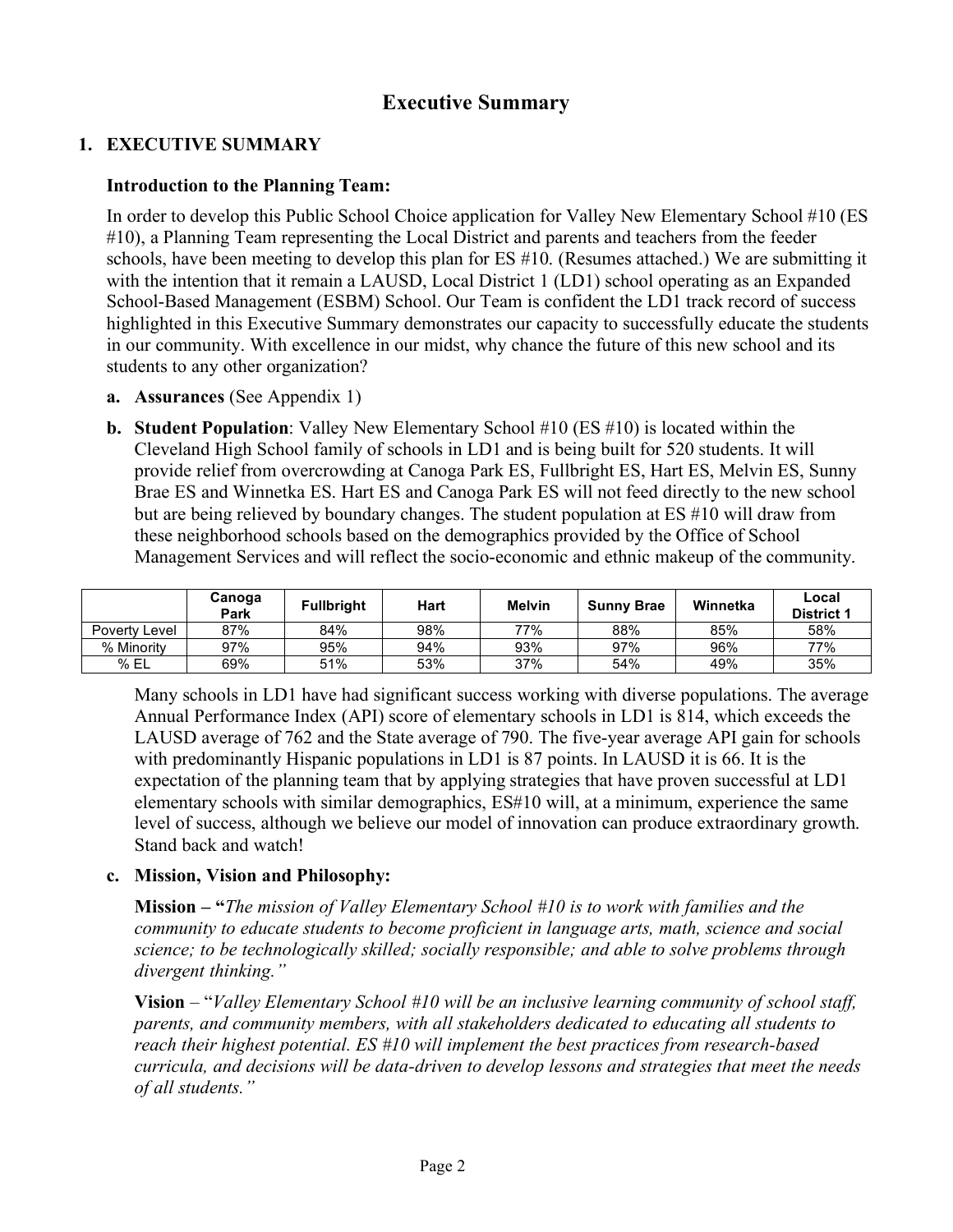Certainly a school vision encapsulates the pursuit of many lofty ideals. However, the vision and goals for ES #10 are not just to meet needs, but to ambitiously exceed reasonable expectations as has been done in dozens of other LD1 elementary schools. In LD1 schools, we will not compromise our belief that ALL children can and will learn; every student will be college prepared and career ready.

**Philosophy** - The underlying philosophy of the ES #10 community is to create a school that projects a sense of purpose and has an unflagging enthusiasm for quality that will permeate the entire organization. This philosophy is dedicated to excellence in every social and academic endeavor, and is committed to inexorable improvement. It encourages qualities the families in this Winnetka community deserve:

- The nurturing of leadership among staff, students, and parents
- Learning as a lifelong practice
- Parents participating as integral partners in their child's education
- Community partnerships that contribute to the success of the school
- The school as a resource to support the needs of the community

The planning team is certain that the vision, mission and philosophy, while ambitious, are attainable and can be measured by multiple objective criteria:

- Student progress as evidenced by summative and formative data that includes Academic Performance Index (API), Adequate Yearly Progress (AYP) scores, and periodic assessment data
- A consistently high attendance rate that meets or exceeds the District goal of 96%
- Student work products, including projects and portfolios, that demonstrate students are mastering grade level standards
- The School Report Card
- A high rate of teacher satisfaction and retention
- A reliable rate of parent and community participation in the school
- Parent, staff and student satisfaction surveys that indicate a high level of approval for the school
- A reduced rate of suspension and other disciplinary measures

**A Day in the Life** - The vision, mission, and philosophy will be reflected in the daily life of every student. It's 8:00 a.m. Envision a student proudly wearing his sweatshirt emblazoned with the school logo and mascot entering the gates of ES #10 on the way to breakfast. The principal greets him by name. Displayed ahead of the student are the banners for the Six Pillars of *CHARACTER COUNTS!,* which guide the ethical development of student conduct. The bell rings and the student is greeted by a knowledgeable, highly qualified and smiling teacher who notices that he has his books and homework in his backpack and comments on how ready he is to start a new day. The teacher introduces the students to the agenda planned for the day and displayed on the front board.

Throughout the day the student is engaged in a stimulating and rigorous standards-based instructional program addressing all core content areas. Displayed around the room are criteria charts and rubrics to guide his thinking and provide clear expectations for his work. The classroom environment is alive and enriched by several displays of student work and exemplars. His first activity is to meet in the literature circle with other students to discuss the current story they are reading. A classroom assistant is in the classroom working with a small group of students who need extra support in reading. At the same time, the principal quietly slips into the room and takes a seat. He stays for about 15 minutes, then leaves a note on the teacher's desk and slips out. The teacher then models writing a narrative using a thinking map, which the students will use to write their response to the reading. It is now math time. After a brief lesson from the teacher, he meets with other students for a math lesson. They are estimating how many cubes of sugar it will take to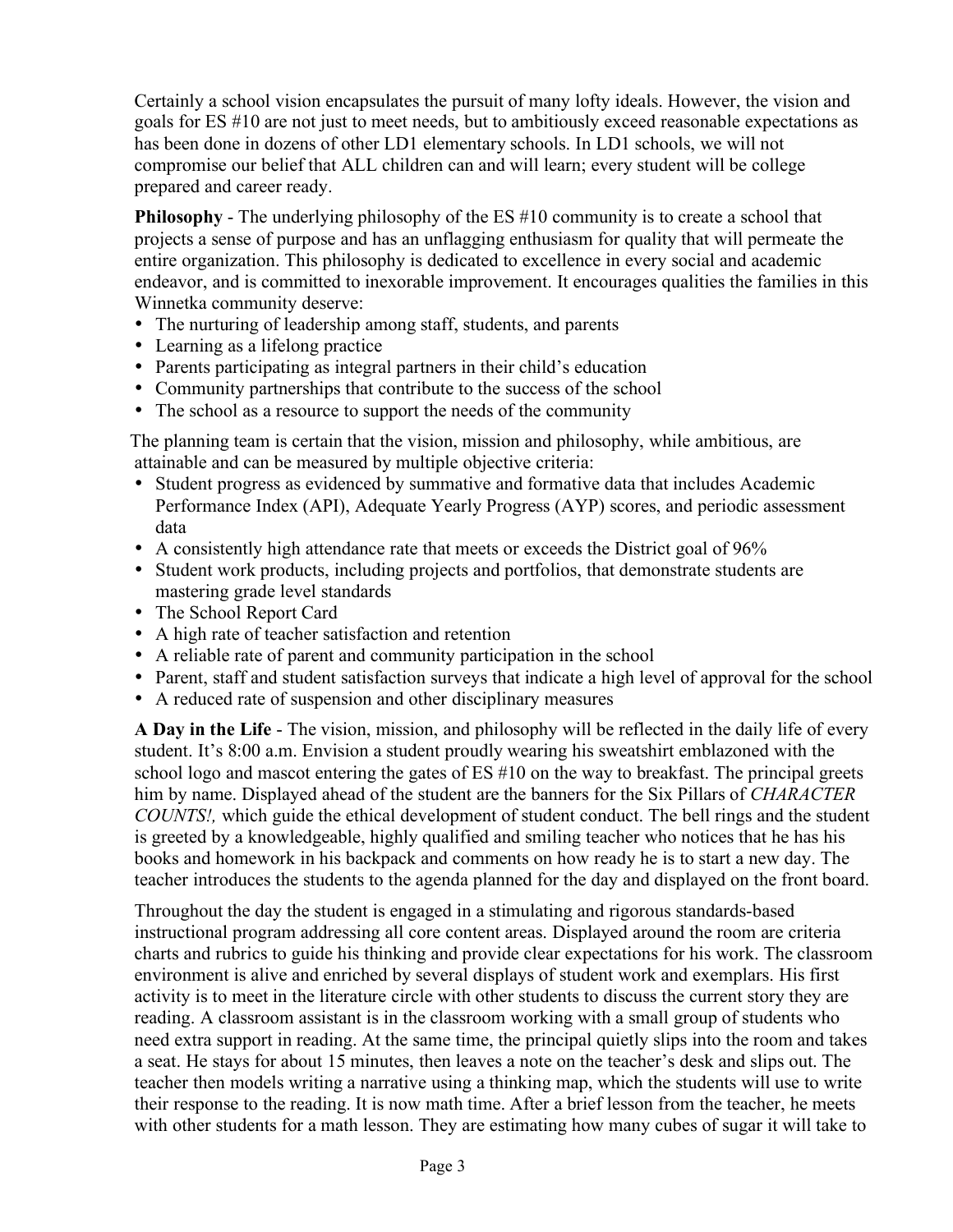fill the area and volume of a 5x5 cube. In addition to direct instruction and small group interaction, the student will then have opportunities to use classroom computers to research his science project on endangered species. He visits the library during lunch, where a parent volunteer helps him find more books and reference materials on this subject. In the afternoon, he participates in lessons in art, music and physical education. Before dismissal, students copy their homework assignment into their homework journals and review the daily agenda as a reminder of what they learned that day. As the student leaves class, the teacher reminds him of his after school enrichment class and gives him words of encouragement about his progress and effort that day. Knowing that his mother is on campus today for a parent education class, he stops by the Parent Center and goes on to his after-school class.

- **d. Education Plan:** The focus for ES #10 will be on accelerating individual student performance using interactive, systematic, and explicit instruction supported by a consistent process of data analysis and setting Specific, Measurable, Attainable, Reasonable, Timely (SMART) goals, problem solving, and professional development that are all tightly linked to instruction and measurable achievement results. We are committed to meeting or exceeding the goals as stated in the Accountability Matrix (See Appendix 2 and Appendix 3). The educational program for ES #10 will include the key elements of the LD1 Theory of Action:
	- *Rigorous standards-based* instruction including the use of standards-aligned materials.
		- − School leaders will ensure that academic rigor is embedded in the instructional content for all students, including English learners (EL), standard English learners (SEL), student with disabilities, underachieving students and Gifted and Talented Education (GATE) students. (See Appendix 4)
		- − An ambitious academic content will be the norm in every classroom and for every student and will include intervention strategies matched to student needs.
		- − Teachers will deliver a curriculum that engages students and communicates clear expectations.
		- − A high-quality instructional program will be implemented that begins with excellent first teaching and includes a three-tiered response to intervention that personalizes instruction for selected students and ensures that all students achieve success.
	- *Effective use and analysis of data* The school will foster a culture of inquiry using data to drive a cycle of continuous improvement. Teachers will be proficient in the use of multiple forms of student performance data and to guide the delivery of high-quality instruction.
	- *Learning-centered leadership development* School leaders will communicate a vision of high expectations and maintain a focus on accountability for implementing strategies that align teaching and learning with achievement goals.
	- *Targeted professional development* A model of professional development will be implemented that focuses on both schoolwide identified needs and staff reflection on personalized learning goals.
	- *Effective collaboration* Leaders will ensure that staff is provided with skills and time to reflect on student work performance while collaborating with others around best practices for achieving results. Teachers will be empowered to explore and modify teaching strategies that will produce continuously improving results.
	- *Increasing personalization* The staff will develop and implement a learning environment that is personalized and culturally responsive to the students and families served.

This Education Plan for ES #10 has been developed to build on the demonstrated successes that currently exists at LD1 schools and can be verified by performance data. Our record of success is demonstrated in schools with high socio-economics and in our Title 1 schools, as well. The professionals in identified LD1 high performing schools will serve as models of consistent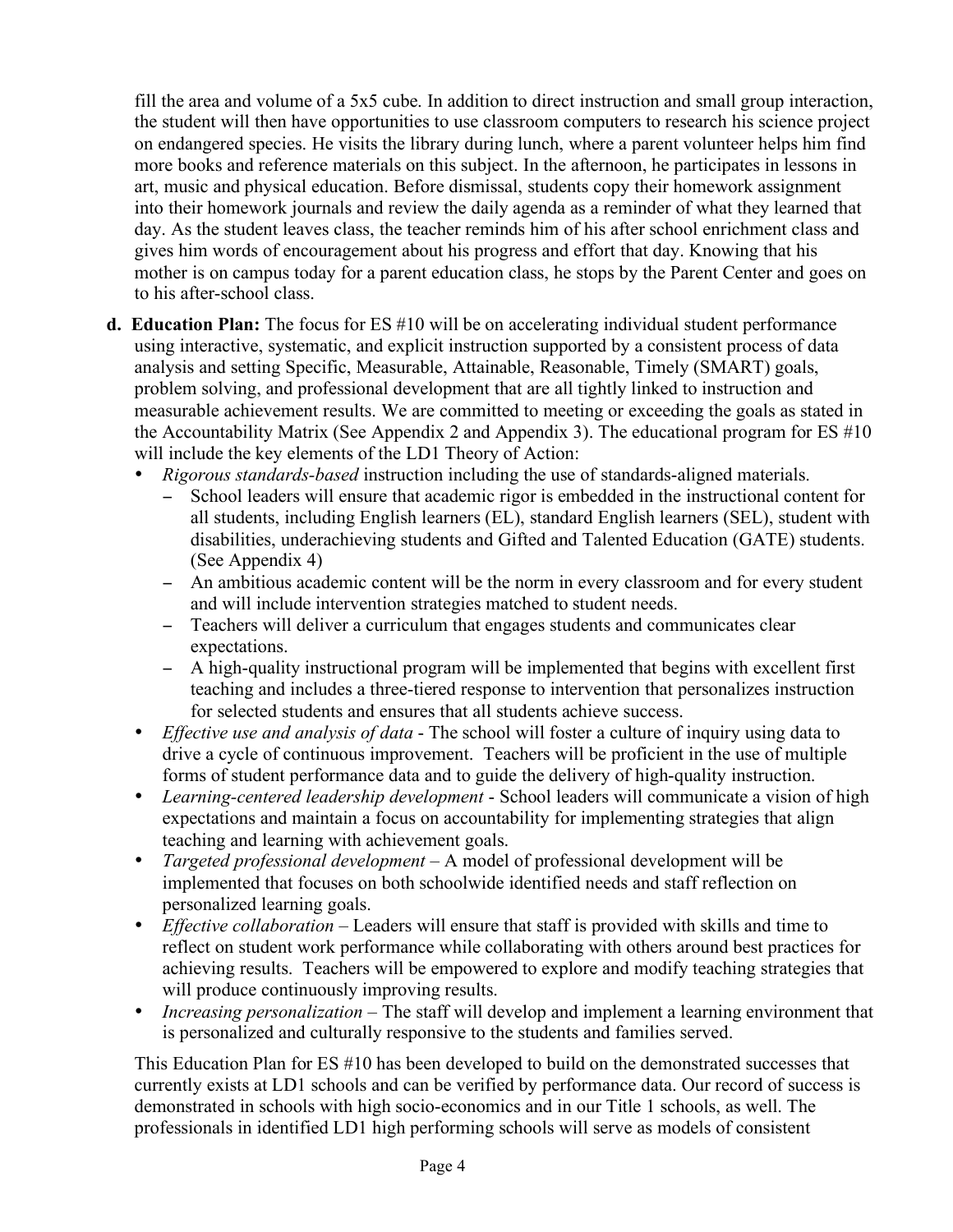improvement in student achievement. Local District 1 will capitalize on this exemplary resource by providing the staff and parents of ES #10 with access to these proven pedagogies in the following innovative ways:

**Development of Individual Learning Plans (ILP):** Research suggests that teachers must have differentiated opportunities for professional growth. The development of an Individual Learning Plan by every educator on the campus will ensure that growth is differentiated, personalized, and based on data. Teachers and administrators will assess their personal learning needs and have multiple opportunities to pursue their growth through participation in demonstration school activities, best practice institutes, work with NBC teachers and others, and participate in schoolwide and District professional development.

**Identification of a Consortium of Demonstration Schools**: Selected LD1 schools will serve as demonstration sites and models of effective practices. LD1 has 36 California Distinguished Schools, 22 High Performing Title 1 schools, and five National Blue Ribbon schools. These and other LD1 schools, identified because of strong academic growth, will serve as excellent models for ES #10. Partnerships will be formed between the Demonstration Schools and ES #10 to support the implementation of outstanding teaching strategies and exemplary practices, as well as governance and professional development models. (See page 17.)

Examples of demonstration schools' best practices include:

- Effective Use of Data to inform and drive instructional planning
- Collaboratively designed Professional Development
- Grade-level meetings and articulation to share best practices and track student progress
- Identification and education of GATE students
- Effective models of schoolwide English language development
- Exemplary program of parent involvement

**Best Practice Institutes** that focus on closing the achievement gap for all students including English learners, underachieving students, students with special needs, and gifted and talented students, will be provided for staff and parents beginning in the summer of 2010 and will continue throughout the school year. The essence of these institutes is "teachers helping teachers," and "parents helping parents." Stakeholders at LD1 schools that have been recognized for excellence will present institutes facilitated by administrators, teachers, and parents. These institutes will be replicated for other LD1 schools as models of outstanding practice.

**NBC teachers** are another LD1 resource available to ES #10. Local District 1 has approximately 170 classroom teachers who have achieved National Board Certification. NBC was recently recognized by the National Research Council as having a positive impact on student achievement, teacher retention, and professional development. NBC teachers serve as mentors to new teachers. They also mentor teachers with less than five years of experience or those new to a grade level or department. Planning and delivering professional development is another key responsibility. NBC teachers can be matched to the learning needs of staff as identified in their ILPs.

**e. Community Impact and Involvement:** Local District 1 has long-established ties to many of the community organizations connected to the current feeder schools. After many years of partnership building, the partners have developed a clear understanding of the needs of our families and have working relationships with staff. Most importantly, they have a proven track record of participation and success in serving the needs of students in schools with similar demographics. Our partners are committed to support this new school. As a result of grants, donations, and volunteer resources we are addressing the wraparound needs of many families. Section 8 of this application includes a comprehensive description of the ways in which parents and community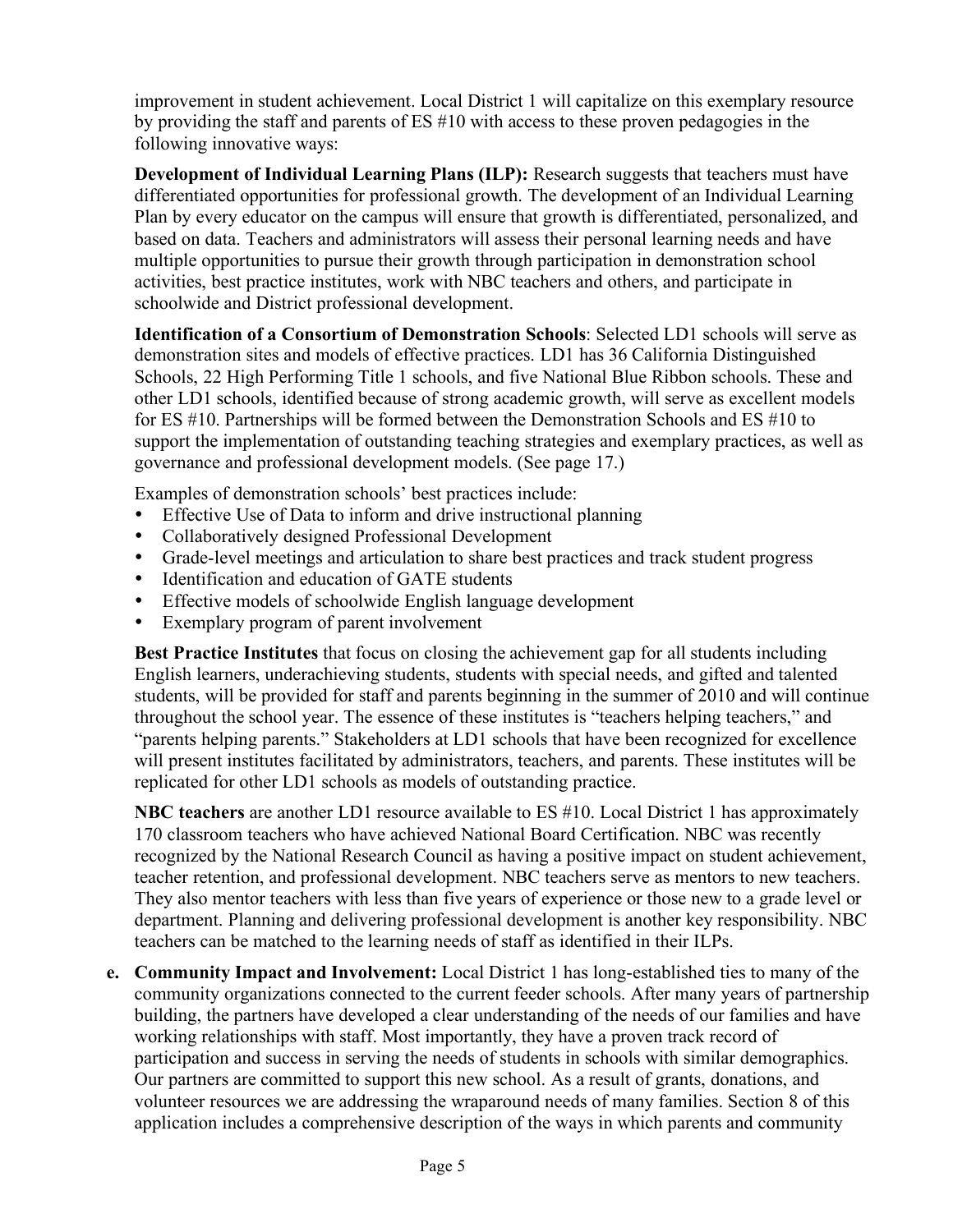members, and organizations will impact the students and families. To name just a few: PacifiCare Health Initiative (\$500,000 grant); Northridge Hospital provides fiscal and human resources to support the LD1 Wellness and Diabetes Initiative; Lowe's Foundation Grant to fund community parks (\$500,000); Hart Street Dental Clinic; Lenscrafters Gift of Site Program (eye exams and glasses for hundreds of students); Parent Centers; Economic Alliance of the San Fernando Valley; and a Memorandum of Understanding currently being developed with Supervisor Zev Yaroslavsky to build a community health center on the campus of Monroe High School.

**f. Leadership/Governance:** The Planning Team for ES #10 discussed various governance models that would balance the need for more local autonomy with the accountability metrics of the plan. Team members were excited by what they learned about the ESBM model and the enthusiasm generated by Woodland Hills Academy staff. Recognizing that the ESBM model was born in LD1, it seems to be the best choice for the new school.

The proposed ESBM model will support the mission, vision, and education plan at ES #10 through visionary decision-making, inclusive participation of all stakeholders, flexible fiscal decisions, and innovative instructional planning to meet the needs of all students and staff.

If the school remains with LD1, the Local District will fund stipends that would allow each of the feeder schools to immediately identify a Lead Teacher and a Lead Parent. These leaders would also be the conduit for communication with teachers and parents at the feeder schools as final details of construction and planning move ahead. They would also begin the process of selecting a visionary principal with demonstrated success and a personal philosophy that aligns to the identified philosophy of this school.

**g. Fiscal Plan:** The allocation of all fiscal resources will be aligned to support the mission, vision, and the education plan for ES #10. Categorical funds will be allocated to support the educational needs of identified students. The school leadership council will examine data to align the use of discretionary funds. All resources, including time, personnel, and money, will be aligned to the educational plan.

In order for the programs at ES #10 to be successful, the school will need the ability to control how resources allocated to the school are spent. The ESBM Leadership Council will operate with a "per-pupil funding" model with maximum authority including carryover ability.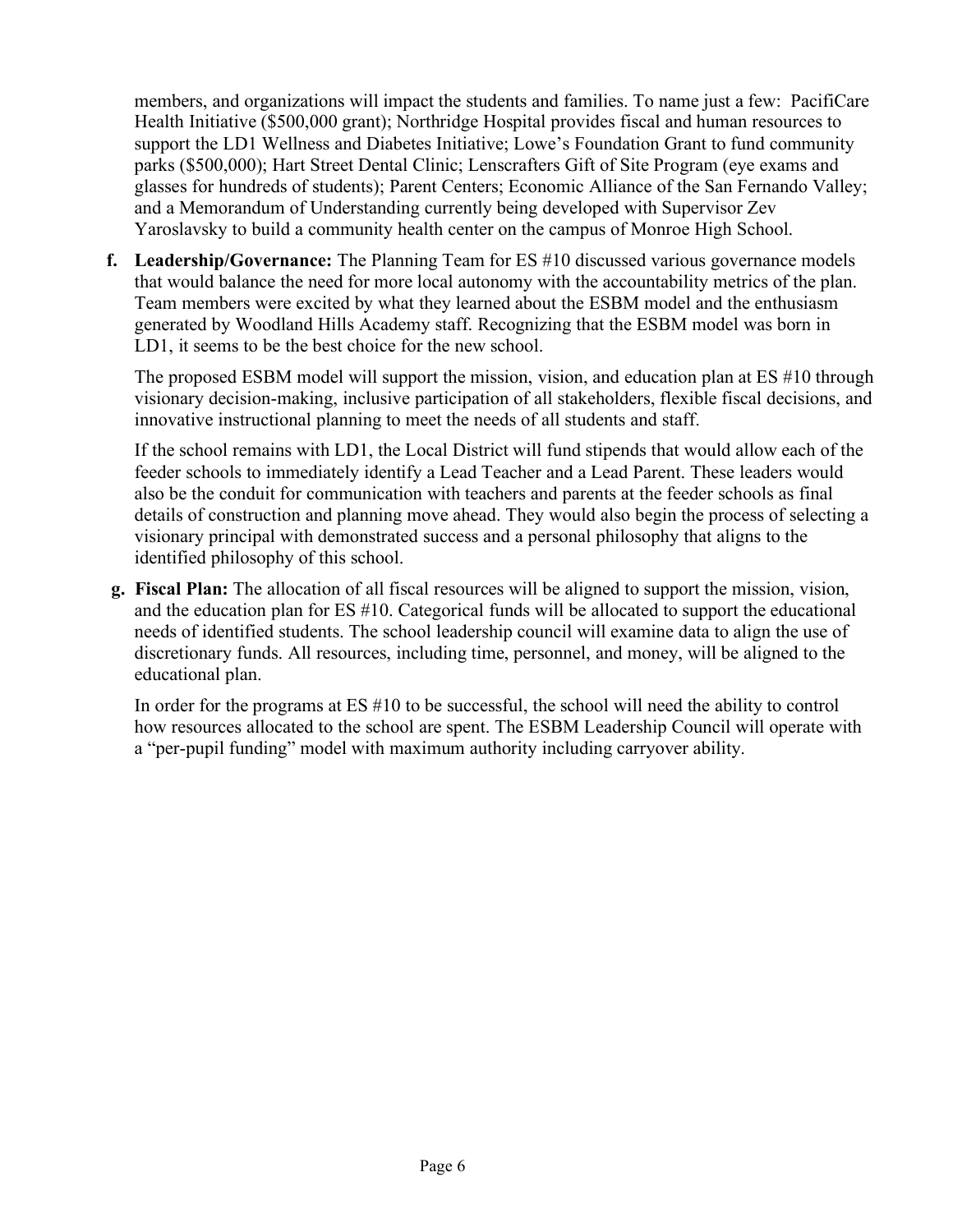## **2. CURRICULUM AND INSTRUCTION**

**a. Curriculum Map and Summary**: The educational plan for ES #10 is based on a theory of action that has been implemented in Local District 1 schools for more than five years. This theory has evolved as a result of research conducted by the University of Pittsburgh and Dr. Lauren Resnick and the District's work with the Institute for Learning. It has been further defined by the work of Dr. Richard Elmore on the challenges of implementing a standards-based model of instruction, and the work of Mike Schmoker centered on the use and analysis of data. Most recently, research at Vanderbilt University focused on learning-centered leadership has helped the LD1 to strengthen its goal to move all students to proficiency.

Our theory of action for ES #10 includes the following:

- Rigorous standards-based instruction and the use of standards-aligned materials previously adopted by the feeder schools*.*
	- School leaders will ensure that academic rigor is embedded in the instructional content for all students (including ELs, SELs, students with disabilities, underachieving students and GATE students).
	- − An ambitious academic content will be norm in every classroom and for every student and will include intervention strategies matched to student needs.
	- − Teachers will deliver a curriculum that engages students and communicates clear expectation.
	- − A high-quality instructional program will be implemented that begins with excellent first teaching and includes a three-tiered response to intervention that personalizes instruction for selected students and ensures that all students achieve success.
- Effective use and analysis of data will foster a culture of inquiry using data to drive a cycle of continuous improvement. Teachers will be proficient in the use of multiple forms of student performance data and to guide the delivery of high-quality instruction.
- Learning-centered leadership development will communicate a vision of high expectations and maintain a focus on accountability for implementing strategies that align teaching and learning with achievement goals and student needs.
- Targeted professional development will be implemented that focuses on both schoolwide identified needs and staff reflection on personalized learning goals.
- Effective collaboration will ensure that staff is provided with skills and time to reflect on student work performance while collaborating with others around best practices for achieving results. Teachers will be encouraged and expected to explore and modify teaching strategies that will produce improved results.
- Increasing personalization will support a learning environment that is personalized and culturally responsive to the students and families served.

The scope and sequence for each grade level is delineated in the *California State Framework* for pre-K through grade 5 for each of the core content areas and will be fully implemented.

Reliable assessment of quantitative and qualitative measures of student achievement will be ongoing to ensure attainment of benchmarks and the implementation of appropriate teaching strategies.

In the first year of operation, the teachers will use the core instructional materials currently used in the feeder schools. This will include:

- Open Court Reading, grades K-5
- Desired Results for Pre-school
- *Into English!* for ELD instruction, grades K-5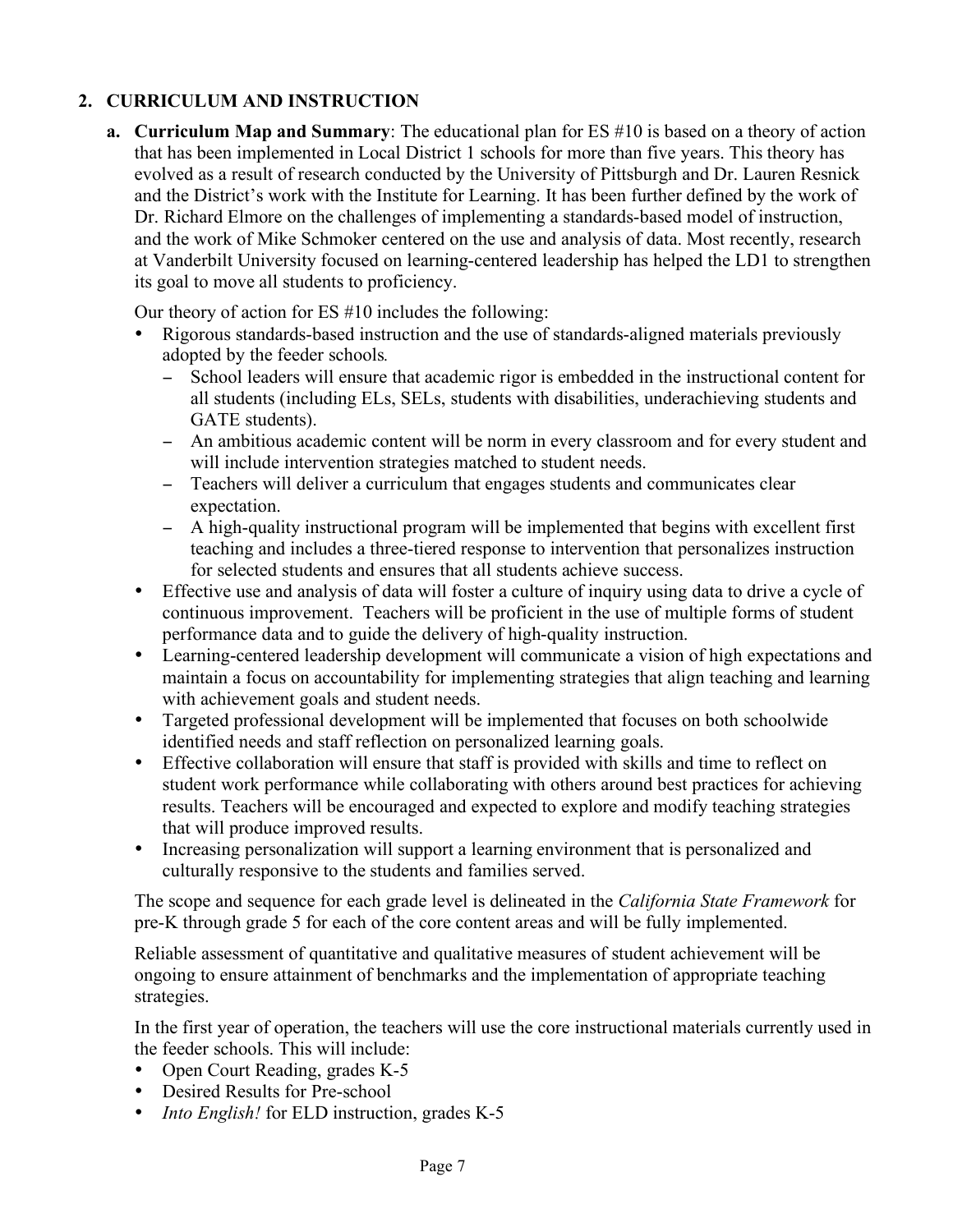- ELD Practicum lessons
- Scott Foresman *enVision MATH*, grades K-5
- FOSS Science, grades K-5
- Scott Foresman Content Reader Library series for Social Sciences, grades K-2
- Scott Foresman Social Sciences, grades 3-5

In subsequent years, the staff and Leadership Team will analyze data to evaluate the effectiveness of the instructional program and consider alternate and/or supplementary materials and methodologies to better meet the academic needs of all students.

The academic needs of students, K-5 will be supported by research-based instructional strategies to provide differentiated instruction. These particular strategies have been identified because of their success when targeting underperforming students. They are:

- Specially Designed Academic Instruction in English (SDAIE)
- Culturally Relevant and Responsive Education (CRRE)
- Application of *Thinking Maps* throughout the curriculum
- Interactive technology
- Extended school day to expand learning opportunities
- Schoolwide English Language Development implementation
- Rubrics and criteria charts
- Scaffolding instruction
- Flexible student groupings to allow for differentiated student conversations
- Individual and small group learning settings to target specific areas of identified need
- Accelerated learning opportunities for high performing students (see section 2d)

ES #10 will participate in the District's year two roll-out of the Response to Intervention Program (RtI) and will implement the four elements of the framework including: multi-tiered approach to intervention, four-step problem solving model, progress monitoring and data-based decisionmaking. RtI will be used to address both the academic and behavioral systems. The program will include the components of consensus building, infrastructure building and implementation.

Local District 1 has 55 Arts Prototype schools. Several excellent programs have been identified that will serve as models for instruction and demonstration in the visual and performing arts. The new school will implement an arts program to enhance the core instruction as outlined in the state framework. Teachers will embed art, music, dance and physical education in the daily instructional program to address a variety of learning modalities. As they become available, additional fiscal resources and grants may be used to implement the Arts Prototype progrram.

All students will have access to the school library on a regular basis. Students will be trained in the use of library media to enhance literacy, including research strategies and the use of technology as a learning tool. A District-funded library aide will be available to assist students in the use of library media and materials and will provide training to parent volunteers and teachers to increase the opportunities for students to use the library including before and after school.

The construction of this new school on a corner of the Sutter Middle School campus provides a unique opportunity for regular, ongoing, and seamless articulation between the two schools. Teachers will meet together to discuss student needs, attend professional development and review student data. In addition, fifth grade students from ES #10 will also have access to classes offered at Sutter Middle School in preparation for a smooth transition. Both schools will participate in assemblies, activities, parenting and community activities on one campus.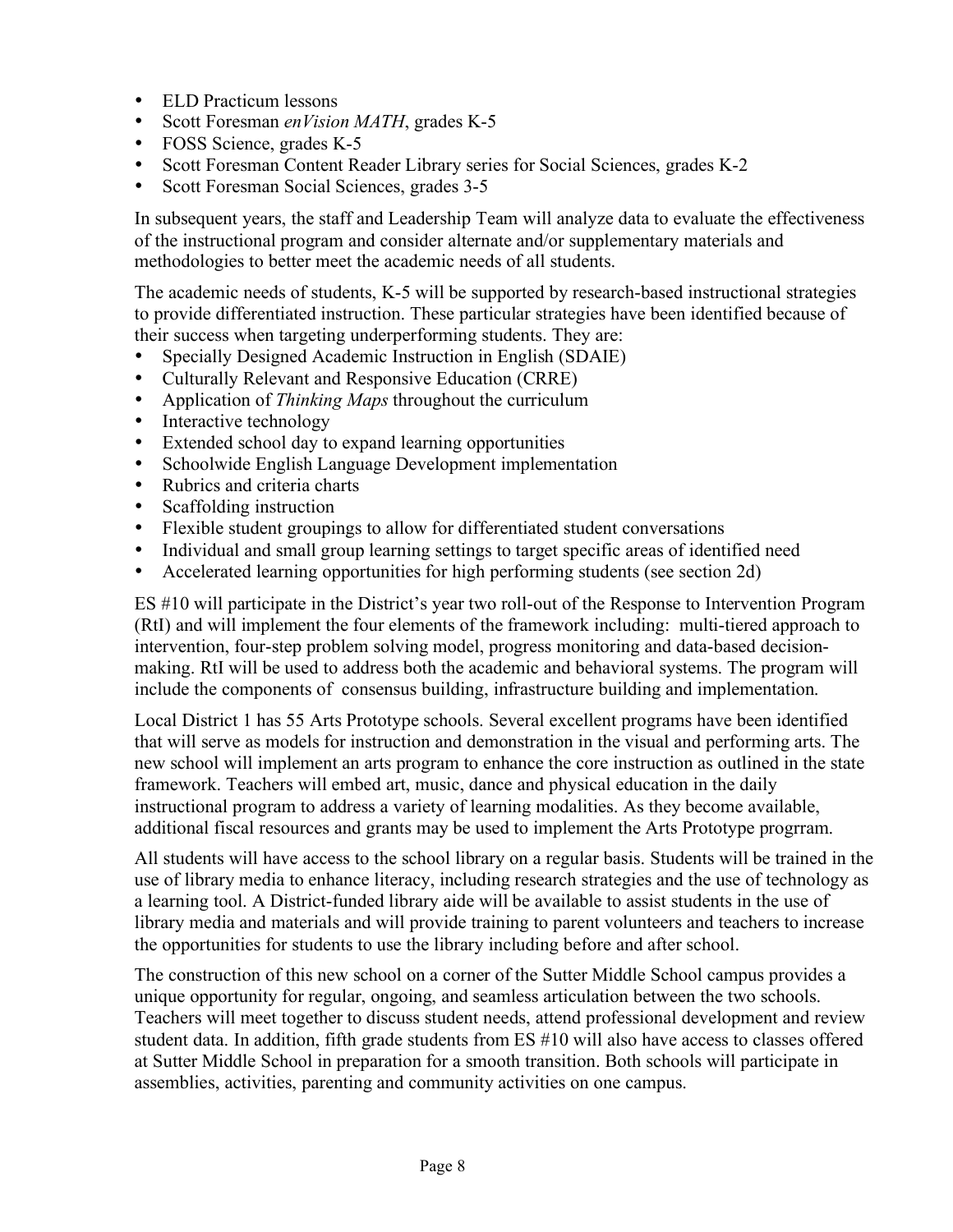**b. Track Record of Proposed Curriculum**: Local District 1 is a family of 135 schools (78 elementary schools) that, for more than five years has implemented the theory of action noted above that has resulted in significant growth in student achievement. In the 2004/2005 school year, 26 elementary schools met or exceeded the state's API benchmark of 800. Today 56 of 78 elementary schools have achieved this status. Local District 1 has 36 California Distinguished Schools, five National Blue Ribbon Schools, 22 schools have been recognized for the Title 1 Academic Achieving Award for one or more years, and a significant list of schools that have achieved recognition for highly effective programs focused on student achievement and closing the achievement gap.

Local District 1 is very proud of its status as the only Local District in which students with disabilities have met the Modified Consent Decree's (MCD) Outcomes 2 and 3. Outcome 2 reflect students' ability to meet District's California Standards Test (CST) proficiency targets. Outcome 3 reflects the students' ability to graduate with their peers.

ES #10's feeder/neighboring schools have successfully increased achievement as measured by their API scores for all students by using a rigorous standards-based curriculum. Some of the schools that have shown exceptional growth over a five-year period are: Canoga Park ES (+75), Fullbright ES  $(+172)$ , Sunny Brae ES  $(+71)$ .

We anticipate that a majority of the teachers at ES #10 will come from the feeder and/or LD1 schools and have been participating in the theory of action that has produced the results noted above. While the new school team will need to develop their own identity and adapt and/or modify the school's vision, mission and philosophy, they will be able to hit the ground running on day one with the implementation of their instructional program.

- **c. Addressing the Needs of All Students**: (See also Section 7 Addressing Specialized Populations) All students, including students with disabilities, ELs, SELs, socio-economically disadvantaged students, and GATE students who need additional support, including those who are below grade level, will receive a rigorous core instructional program using multi-tiered, standards-based lessons and differentiated classroom experiences. Specific research-based strategies that have been used successfully in schools with similar populations will include:
	- Daily effective and targeted Independent Work Time (IWT)
	- Specific intervention based on data to implement Response to Intervention
	- Consistent structured and coherent daily English Language Development (ELD) instruction
	- Vertical teaming across grade levels to increase redesignation rates
	- CRRE that is monitored to ensure that all student subgroups including ELs, SELs, and students with disabilities are engaged as active participants in their learning
	- Specially Designed Academic Instruction in English (SDAIE) strategies to support learning in the content areas for EL and SEL students
	- Accelerated lessons that provide greater depth and breadth for GATE students
	- Monitoring the progress of Individualized Education Plan (IEP) goals and objectives for students with special needs
	- Providing opportunities for special needs students to receive instruction in a general education setting (mainstreaming)
	- Ensuring that students with interrupted education are supported to close their learning gap

The progress of students in English language arts and mathematics will be evaluated by the percentage of students meeting benchmark after the administration of each of the periodic assessments. Targeted intervention will be implemented during IWT and/or extended learning time for those students not meeting benchmarks. Students who are identified as "at-risk" through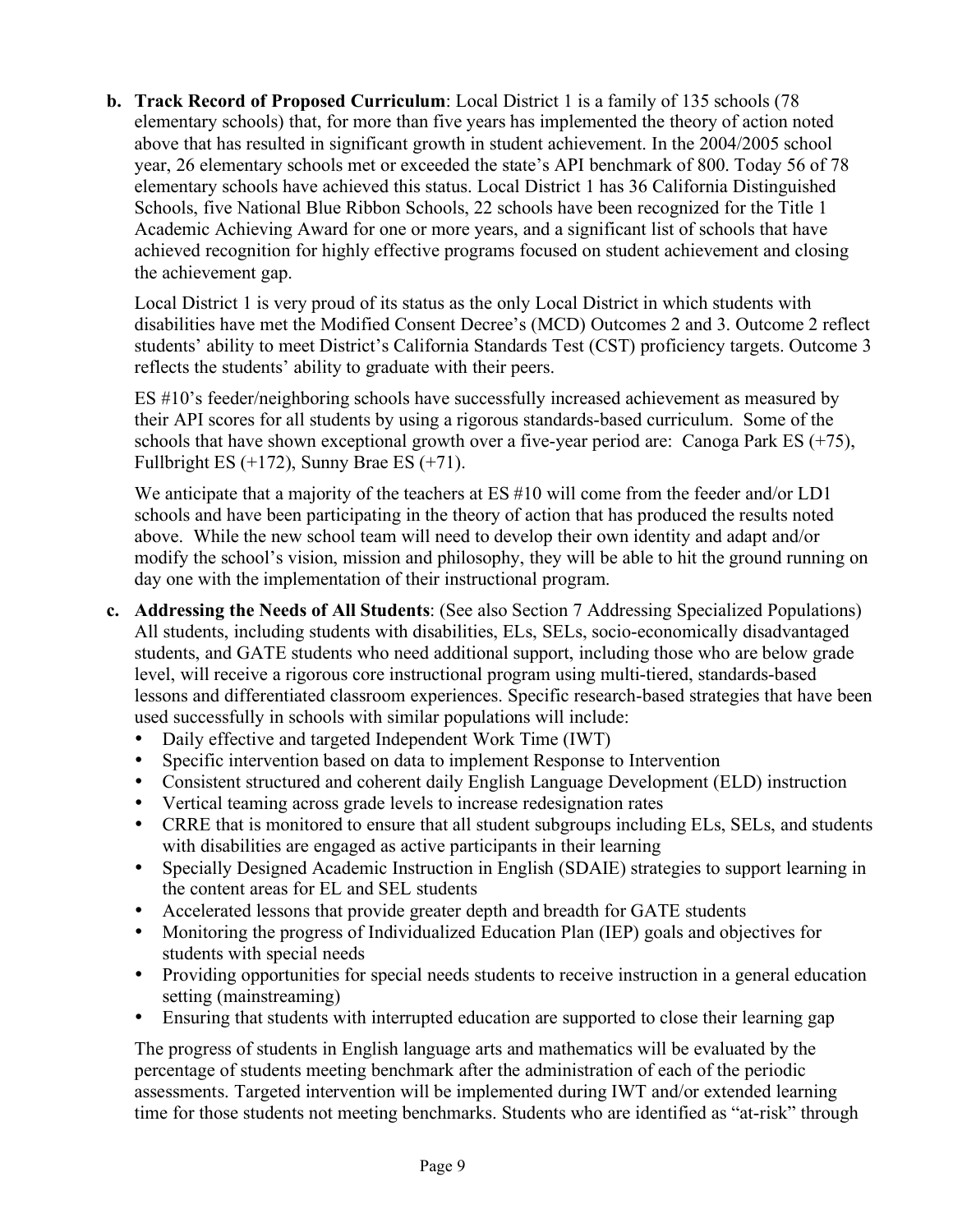data analysis will receive the most intensive intervention in order to bridge their learning gap and enhance their opportunity to reach proficiency. ELD student progress will be monitored using the ELD portfolios and ELD Practicum/Into English Assessments. It is the expectation of the leadership team that the above-referenced strategies will enable all students to meet or exceed the academic goals as outlined on the Accountability Matrix for 2010-2011.

**d. Accelerated Learning**: GATE students will be identified based on a variety of high-performance capabilities. Parents, teachers and administrators will identify and cultivate giftedness among children beginning in kindergarten. Teachers will collect products of student work, make observations and keep anecdotal records about the child, and maintain a portfolio over time. Additional achievement data will be accessed on MyData to target students for additional assessment by the school psychologist. Differentiated instruction will be provided for all students and will reach across learning styles and modalities to allow students the opportunity to perform at their optimum levels.

The program, *Depth and Complexity*, developed by Dr. Sandra Kaplan, USC Rossier School of Education, has been successfully implemented at many LD1 schools for teaching GATE students and will be used as a model for the GATE program at ES #10. *Depth* refers to the concept of challenging learners by enabling them to dig deeper, venture further and more elaborately into a current area of study. *Complexity* refers to the concept of broadening the learner's understanding of an area of study by making relationships and associations between and across subjects and disciplines. Teachers will receive professional development that will enable them to use the *Depth and Complexity* instructional icons in the program to increase student thinking skills and to differentiate instruction. (See Appendix 5)

In order to ensure that there is an equitable representation of minority students and students with disabilities that are identified for the GATE program, a school screening committee will be trained to make student referrals in the following categories: intellectual ability, high achievement, specific academic ability, performing and visual arts.

- **e. Instructional Strategies**: The instructional practices that will be implemented and supported through professional development have demonstrated success in serving students with similar demographics and educational needs at neighboring schools. The following research-based strategies will serve all students, including students with disabilities, socio-economically disadvantaged students, EL and SEL learners, and GATE students:
	- Direct instruction
	- Project-based learning
	- Academic dialogue and accountable talk
	- Use of rubrics and criteria charts
	- Higher order questioning using Question/Answer/Relationship (QAR) strategies
	- Scaffolding new skills
	- Use of SDAIE strategies
	- Use of CRRE strategies
	- Providing cues and prompts that lead students to correct answers
	- Sequencing instructions to achieve high rates of accuracy
	- Peer tutoring
	- Cooperative learning
	- Lesson Study
	- Response to Intervention
	- Implementation and monitoring of specific Individualized Education Plans (IEP)
	- Clustering and enhanced lessons for gifted and talented students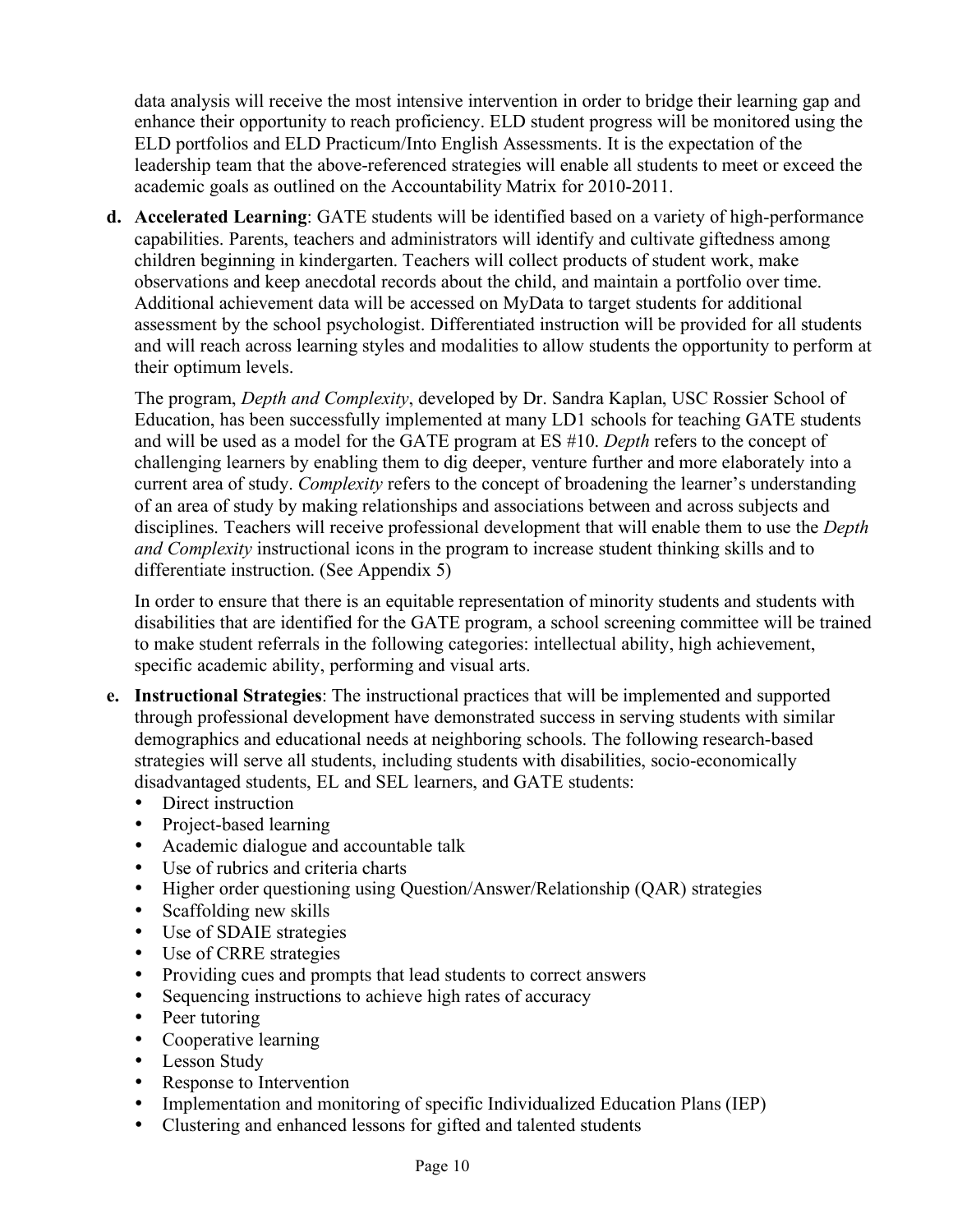• Monitoring the progress of EL and SEL students through portfolio documentation

# **3. SCHOOL CULTURE AND CLIMATE**

As an Internal Applicant, ES #10 will adhere to Article IX- Hours, Duties and Work Year, Article XXIV-Student Discipline and Article XXVII-Shared Decision-Making and School-Based Management, as described in the LAUSD Collective Bargaining Agreements unless otherwise determined by the local ESBM Leadership Team.

- **a. Description of Culture**: The culture envisioned for ES#10 is one in which the school community functions around a shared vision and purpose. The rich cultural diversity of the school community will be a positive influence on building respect for others, celebrating differences, and developing a nurturing school environment. Sergiovanni (2001) states that, "Once established in a school, strong culture acts as a powerful socializer of thought and programmer of behavior." A strong school culture creates a climate that aligns values and philosophy. Attributes of a positive school culture include:
	- Continual sharing of ideas
	- Collaboration
	- Inclusivity
	- Analysis of practice
	- High expectations for students and other stakeholders
	- Schoolwide recognition of individual and group accomplishments

Research shows that effective schools demonstrate a strong allegiance to the school community by building a common mission, vision and philosophy. There is a unique opportunity having Sutter Middle School on the same campus as ES #10 with a shared commitment that will strengthen the culture and sense of family in the community.

All employees and adults working and interacting with students will be expected to follow the LAUSD Code of Conduct with Students which also will be shared with parents via parent meetings and school-to-home information.

Students will develop their awareness of the ethical values taught in the *CHARACTER COUNTS!* Program through participation in schoolwide activities. The Six Pillars of Character are Trustworthiness, Respect, Fairness, Caring, Citizenship, and Responsibility. These Pillars of Character will guide the interactions of students and adults on the campus.

- **b. College and Career Readiness**: Community partnerships, including the local colleges and universities, will be utilized as models and resources to promote college and career preparedness as an integral part of the culture of the school. The school will hold college awareness and career activities and will participate in the Local District 1 Annual College Fair. The school will also participate in the Cleveland family of schools events designed to promote articulation and preparation for middle and high school. The school will reach out to community businesses and organizations to promote mentoring relationships with students. The Parent Center Director will receive training on K-12 issues such as A-G graduation requirements and CAHSEE. Parent education opportunities will include a focus on understanding K-12 standards, how to help students at home, how to create a college going focus and how to maintain the vision of all students college-prepared and career ready.
- **c. School Calendar/Schedule**: The school will operate on a 180-day Traditional Calendar. The annual average number of instructional minutes will total 55,100 for grades K-5. Targeted enrichment and intervention instruction will be embedded in the normal school day to provide additional opportunities for students to meet or exceed grade-level standards. Under the proposed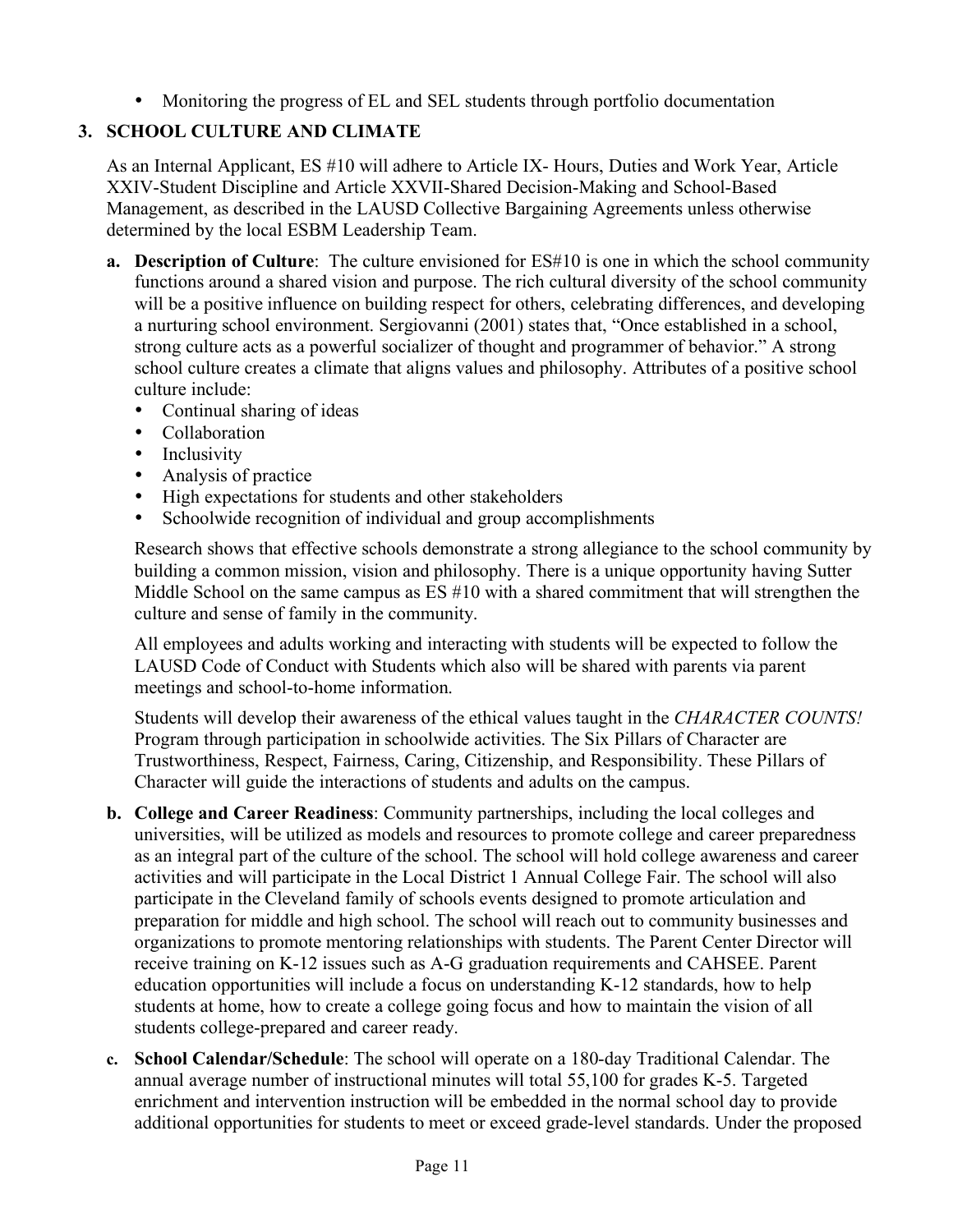ESBM model, the school community will examine priorities and budget and explore the possibility of innovative scheduling such as extending the school day or year or divided-day instructional models to address the needs of at-risk students.

Banked Tuesday meeting time and shortened days will be used for teachers to work collaboratively and review student work samples and formative data for lesson planning. This will also afford time for vertical grade-level articulation, allowing teachers opportunities to discuss and plan for optimal grade-level transitions for students. In LD1, most schools have received waivers to expand the calendar of Banked Tuesdays providing teachers with additional collaborative planning time. ES #10 will be allowed to implement this schedule.

ES#10 will implement an instructional schedule that follows the mandates of LAUSD and the State to provide the appropriate number of minutes for each subject. Additional time for students needing intervention instruction opportunities will be addressed through focused budgetary planning decisions for at-risk services, using categorical budget allotments.

- **d. Athletics Programs and Extra Curricular Programs:** The physical education program will be a regular part of the educational plan as required by the California Education Code. A standardsbased curriculum for all grade levels will be implemented as outlined in the *State Framework for Physical Education*. Students in grades K-5 will participate in physical activities in preparation for the culminating annual Assessment of Physical Fitness in grade 5. Included in the curriculum will be a focus on cultivating fairness and good sportsmanship, and developing lifelong habits of a healthy lifestyle. Partnerships with Northridge Hospital, Kaiser Hospital, Pacific Healthcare, Heart Association, Cancer Society, and the American Diabetes Association will be included as resources for students and families to support health diets, regular exercise, and positive lifestyles. In addition to the mandated physical education program, as funds become available, a credentialed physical education teacher could be budgeted to implement a psychomotor program which would further enhance the physical education development of students, while allowing additional release time for grade-level teachers to meet for common planning.
- **e. Student Discipline and Safe and Respectful Campus:** The school will adhere to the LAUSD Discipline Foundation Policy. The focus of the schoolwide discipline plan will be to promote respect, cultivate character and encourage understanding and empathy among students, adults, and others. Based on the District Code of Ethics for employees and students, staff will model and reinforce best practices throughout the instructional day. Schoolwide positive behavior supports will be implemented and monitored to ensure a safe, caring environment for all students. A system of rewards and recognition will be used to positively affect individual and group behavior. Clear expectations for conflict resolution will be articulated to teachers, parents, and students, and a shared responsibility for all student behavior will be established. The school will implement a systematic progressive discipline process to address individual and group behavioral issues.

A school safety team will be established that is representative of all stakeholders. The team will meet regularly to review discipline data, disseminate information, make decisions, recommend changes, and evaluate the effectiveness of the Safe School Plan. School personnel will work with the community and local law enforcement to establish a zone of safe passage to and from school and implement a Neighborhood Watch Program.

**f. Meeting Health Mandates/Health Care Needs of Chronically Ill Students:** As an Internal Applicant, nursing time will be allocated based on District norms. Categorical resources may be used to increase the hours of nursing service. Students with special health needs, including students with 504 plans and Individual Education Plans will be monitored for their required health care needs by the teacher, the nurse, and any outside providers as identified for individual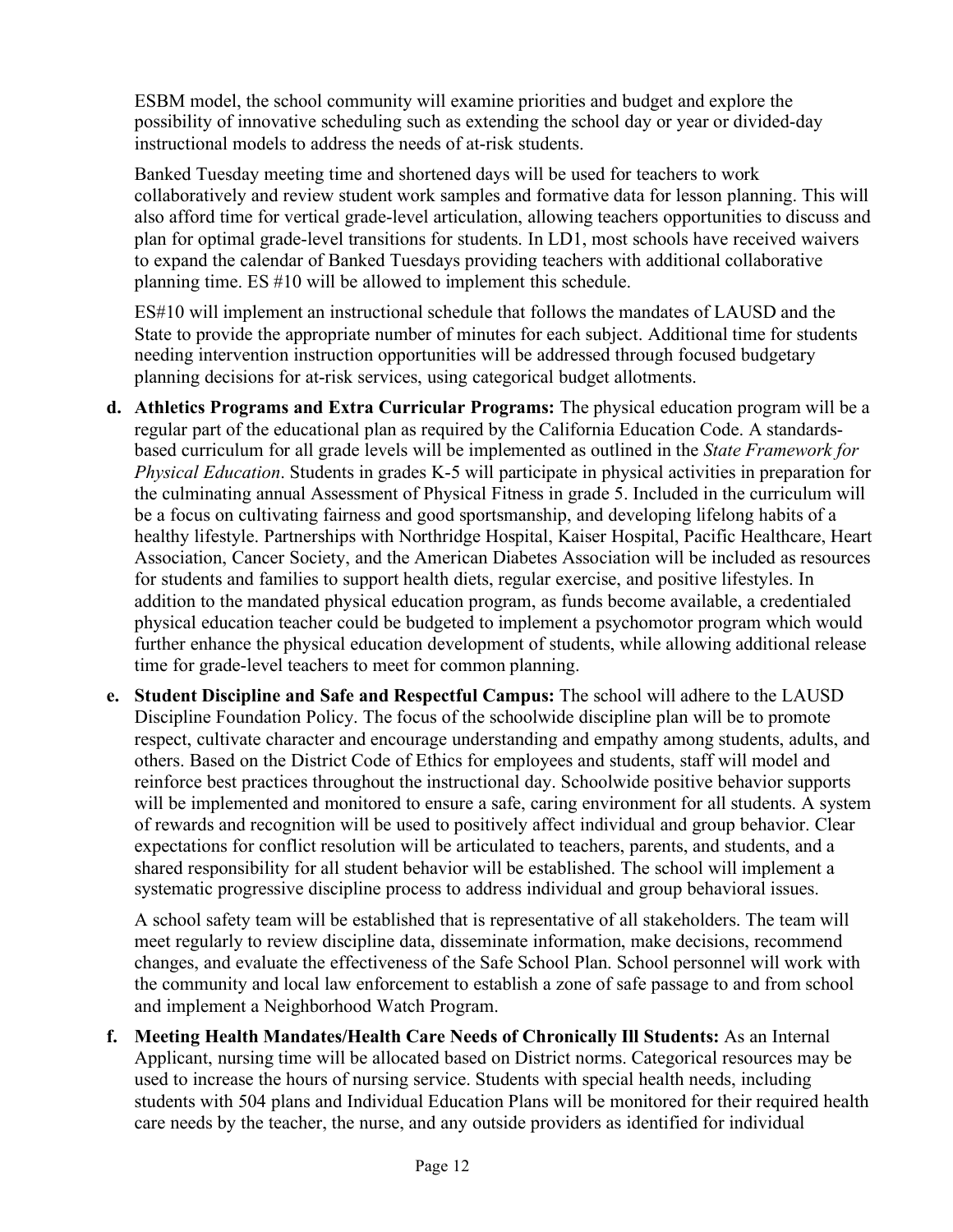students. Parents will be integral partners in assisting the school in meeting their child's health requirements. PSA services will be coordinated to ensure punctual and daily attendance by all students. The Special Education Office will identify support and community resources in development of Individual Education Plans for students with disabilities. Local District 1 has established partnerships with community resources that parents can access for family support. (See also Key Community Partnerships, Section 8.)

**g. Nutritional Needs:** Based on the demographics of students in the feeder schools, the socioeconomic levels of students who will be attending ES #10 indicates that 81% of students will qualify for free and reduced meals. As an Internal Applicant, the school will provide for the nutritional needs of all students through the LAUSD Food Services Branch. Students with special dietary needs, such as diabetes, food allergies, and other special diet requirements will be addressed on an individual basis in collaboration with parents and Food Services. Community partnerships will be available as resources to address specific nutritional needs of students. In addition, a focus on healthy eating habits and fitness will be included in the curriculum to encourage healthy living habits, to prevent obesity and promote the well-being of students.

### **4. ASSESSMENTS AND SCHOOL DATA**

### **a. Educational Goals and Metrics**:

As indicated in the following chart, over the past four years, LAUSD and the state of California have averaged an increase of 2-3% per year in Advanced or Proficient. Two of the six schools in the area of ES #10 (Hart St. and Sunny Brae ES) have been increasing at rates exceeding the District and state rates, and two other schools (Fullbright ES and Winnetka ES) have been increasing at rates similar to the District and state rates. The Accountability Matrix has an LAUSD target of 10% growth and the Adequate Yearly Progress (AYP) has a expected increase in the Annual Measurable Objective (AMO) of 10.2%. ES #10 will use these targets as their goals for annual progress on the CST.

|                                         | <b>Schools Currently in ES #10 Attendance Area</b> |                   |         |              |                  |                |         |            |  |  |  |
|-----------------------------------------|----------------------------------------------------|-------------------|---------|--------------|------------------|----------------|---------|------------|--|--|--|
|                                         | Canoga<br>ES                                       | Fullbright<br>ES. | Hart ES | Melvin<br>ES | Sunny<br>Brae ES | Winnetka<br>ES | LAUSD   | California |  |  |  |
| <b>All Students</b>                     | $+14.0$                                            | $+10.4$           | $+24.4$ | $+7.5$       | $+22.9$          | $+11.6$        | $+11.5$ | $+10.1$    |  |  |  |
| Hispanic                                | $+13.2$                                            | $+12.3$           | $+21.9$ | $+8.5$       | $+21.0$          | $+15.4$        | $+11.8$ | $+10.9$    |  |  |  |
| Socio-<br>economically<br>Disadvantaged | $+13.2$                                            | $+13.3$           | $+23.8$ | $+6.3$       | $+24.1$          | $+10.4$        | $+11.6$ | $+11.9$    |  |  |  |
| English<br>Learners                     | $+7.9$                                             | $+8.5$            | $+22.5$ | $+8.3$       | $+16.5$          | $+6.8$         | $+7.6$  | $+11.3$    |  |  |  |

#### **CST Scores for Language Arts**

Change in the Percentage of Students Scoring Proficient or Advanced on the English Language Arts California Standards Test, Spring 2005 to 2009

As indicated in the following chart, over the past four years, LAUSD and the state of California have averaged an increase of 2-3% per year Advanced or Proficient. Four of the six schools in the area of ES #10 have been increasing at rates that exceed both the District and state rates (except at Winnetka ES for English Learners). The Accountability Matrix has an LAUSD target of 10% growth and the AYP has an expected increase in the AMO of 10.5%. ES #10 will use these targets as their goals for annual progress on the CST.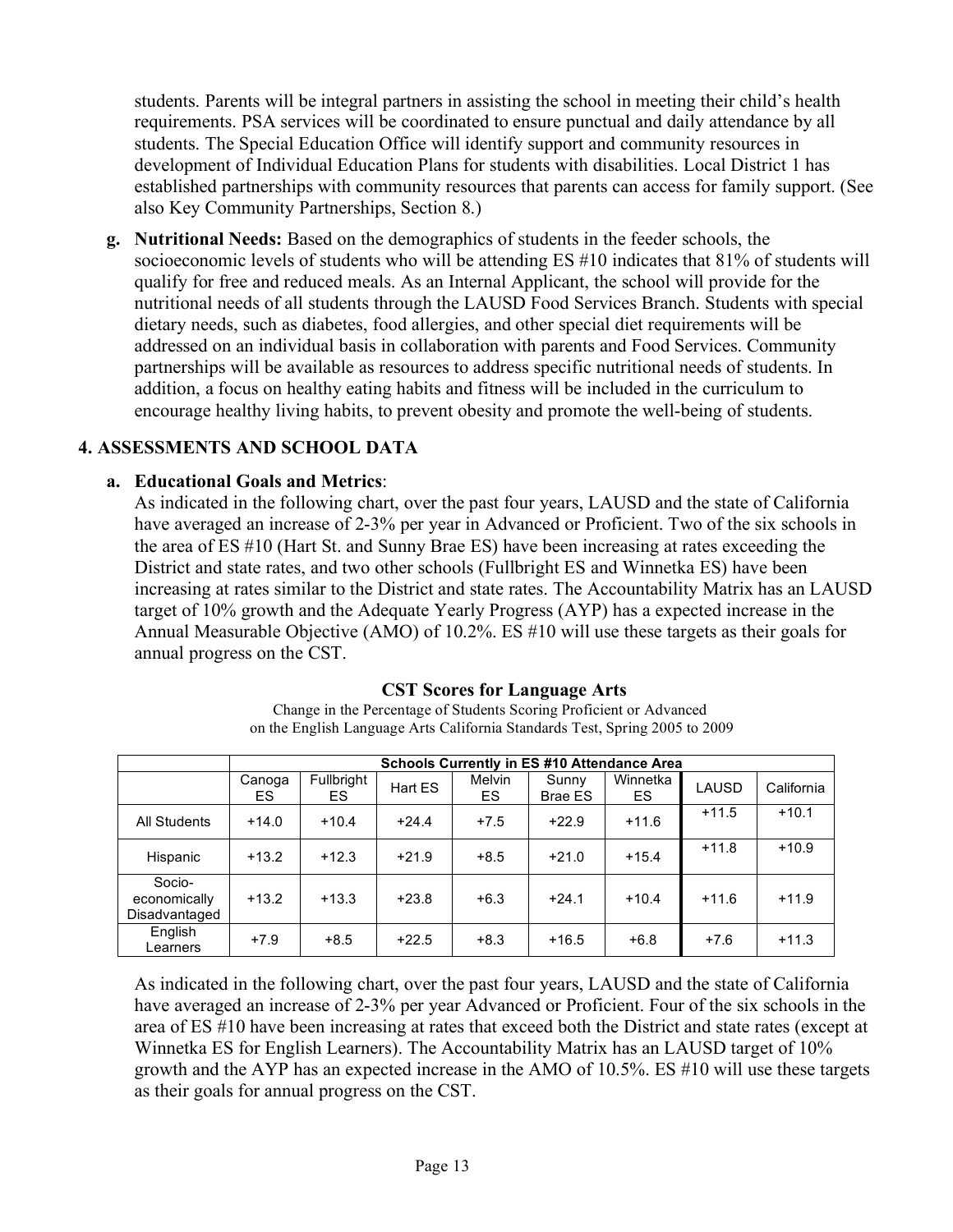#### **CST Scores for Mathematics**

|                                         | Schools Currently in ES #10 Attendance Area |                  |         |                     |                         |                |              |            |  |  |
|-----------------------------------------|---------------------------------------------|------------------|---------|---------------------|-------------------------|----------------|--------------|------------|--|--|
|                                         | Canoga<br>ES                                | Fullbright<br>ES | Hart ES | <b>Melvin</b><br>ES | Sunny<br><b>Brae ES</b> | Winnetka<br>ES | <b>LAUSD</b> | California |  |  |
| <b>All Students</b>                     | $+16.3$                                     | $+16.5$          | $+19.8$ | $+3.1$              | $+17.9$                 | $+11.8$        | $+10.7$      | $+9.2$     |  |  |
| Hispanic                                | $+16.7$                                     | $+18.6$          | $+19.2$ | $+2.2$              | $+17.2$                 | $+11.5$        | $+10.9$      | $+11.2$    |  |  |
| Socio-<br>economically<br>Disadvantaged | $+17.1$                                     | $+18.5$          | $+19.2$ | $+1.1$              | $+18.5$                 | $+12.4$        | $+10.3$      | $+10.8$    |  |  |
| English<br>Learners                     | $+13.9$                                     | $+15.2$          | $+20.2$ | $+2.8$              | $+14.6$                 | $+5.3$         | $+7.6$       | $+10.9$    |  |  |

Change in the Percentage of Students Scoring Proficient or Advanced on the Mathematics California Standards Test from Spring 2005 to Spring 2009

#### **Attendance Levels**

The schools in this area have an average attendance exceeding 95%. This rate of attendance meets or exceeds the attendance goal of 96% for LAUSD. The school will continue to monitor the rate of attendance to meet future district goals.

|             | <b>Schools Currently in ES #10 Attendance Area</b> |                      |         |           |               |             |  |  |
|-------------|----------------------------------------------------|----------------------|---------|-----------|---------------|-------------|--|--|
| School Year | Canoqa ES                                          | <b>Fullbright ES</b> | Hart ES | Melvin ES | Sunny Brae ES | Winnetka ES |  |  |
| 2008-09     | 95.51                                              | 96.39                | 95.73   | 96.61     | 95.57         | 95.88       |  |  |
| 2007-08     | 95.18                                              | 96.47                | 95.28   | 96.58     | 95.50         | 95.63       |  |  |
| 2006-07     | 96.05                                              | 96.16                | 95.53   | 96.61     | 95.65         | 95.73       |  |  |
| 2005-06     | 96.08                                              | 96.10                | 95.24   | 96.70     | 95.09         | 95.43       |  |  |
| 2004-05     | 96.25                                              | 96.65                | 95.44   | 96.90     | 95.47         | 95.77       |  |  |

#### **Teacher Retention Rates**

Based on the data shown in the following chart, the trend for teacher retention at the neighboring schools indicates teachers generally remain at the school location 6+ years. It is projected that teachers will continue to follow the same pattern of retention at ES #10.

|                         | <b>Schools Currently in ES #10 Attendance Area</b> |           |    |                      |    |         |           |      |    |               |    |             |
|-------------------------|----------------------------------------------------|-----------|----|----------------------|----|---------|-----------|------|----|---------------|----|-------------|
| Assigned to<br>Location |                                                    | Canoga ES |    | <b>Fullbright ES</b> |    | Hart ES | Melvin ES |      |    | Sunny Brae ES |    | Winnetka ES |
|                         | #                                                  | %         | #  | %                    | #  | $\%$    | #         | $\%$ | #  | %             | #  | $\%$        |
| vear                    |                                                    | 1.9       | 3  | 9.7                  | 3  | 6.1     | ົ         | 8.1  | 4  | 9.1           |    | 8.3         |
| 2-5 years               | 9                                                  | 17.0      | 12 | 38.7                 | 17 | 34.7    | - 11      | 29.7 | 12 | 27.3          |    | 19.4        |
| 6-10 years              | 11                                                 | 20.8      | 5  | 16.1                 | 10 | 20.4    | 8         | 21.6 | 17 | 38.6          | 9  | 25.0        |
| $11+$ vears             | 32                                                 | 60.4      | 11 | 35.5                 | 19 | 38.8    | 15        | 40.5 | 11 | 25.0          | 17 | 47.2        |

#### **Number of Behavioral Incidents**

As indicated by the data on the following charts, the neighboring schools indicate a low rate of suspension and expulsion referrals. As we know, students cannot learn if they are not in attendance. Therefore, a goal of minimal suspensions will be a focus for ES #10.

| <b>Opportunity Transfers</b> |           |                      |         |           |               |             |  |  |
|------------------------------|-----------|----------------------|---------|-----------|---------------|-------------|--|--|
| School year                  | Canoga ES | <b>Fullbright ES</b> | Hart ES | Melvin ES | Sunny Brae ES | Winnetka ES |  |  |
| 2008-09                      |           |                      |         |           |               |             |  |  |
| 2007-08                      |           |                      |         |           |               |             |  |  |
| 2006-07                      |           |                      |         |           |               |             |  |  |
| 2005-06                      |           |                      |         |           |               |             |  |  |
| 2004-05                      |           |                      |         |           |               |             |  |  |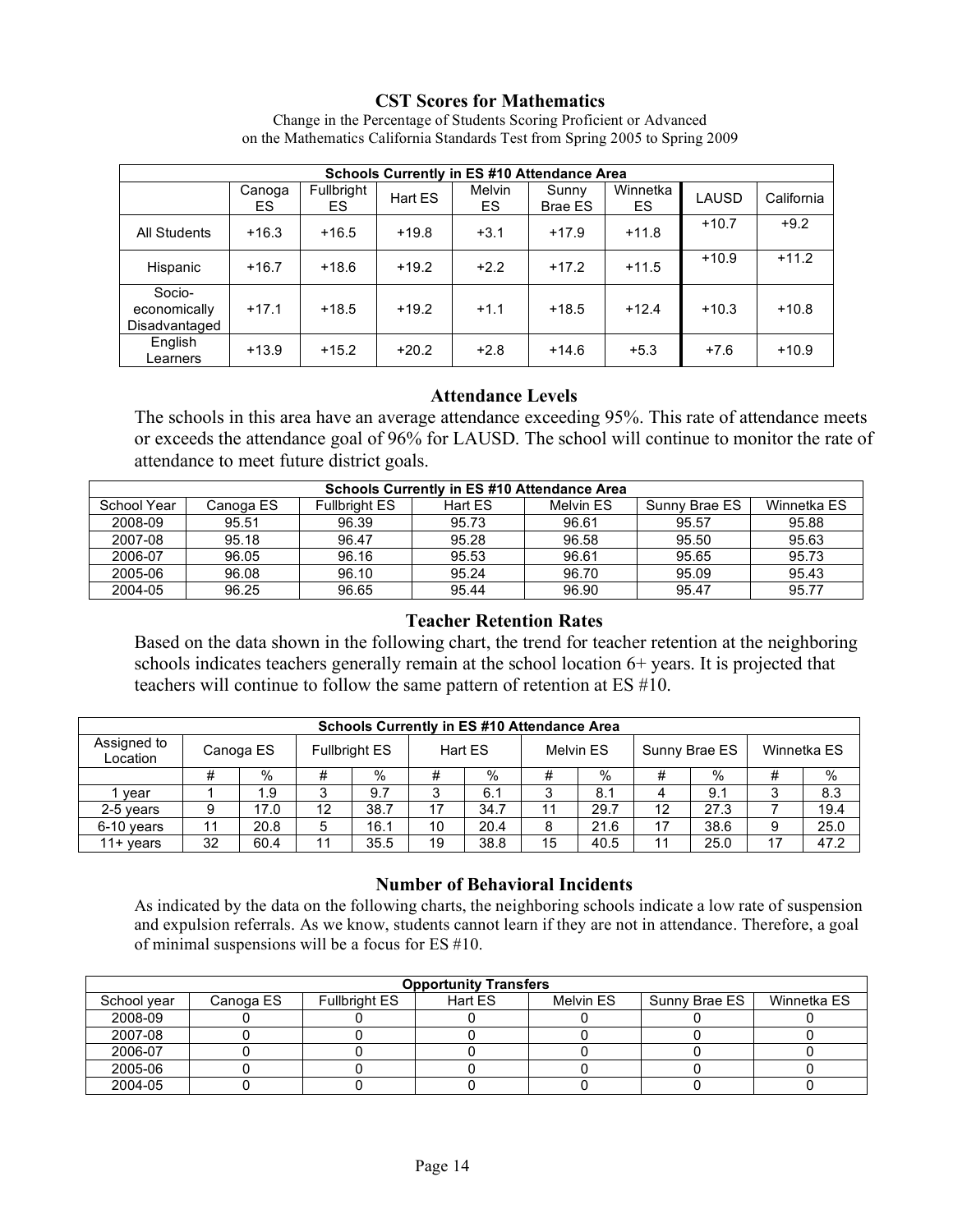|                | <b>Suspension Data</b> |           |     |                      |     |         |     |           |                |            |     |             |
|----------------|------------------------|-----------|-----|----------------------|-----|---------|-----|-----------|----------------|------------|-----|-------------|
| School<br>Year |                        | Canoga ES |     | <b>Fullbright ES</b> |     | Hart ES |     | Melvin ES |                | Sunny Brae |     | Winnetka ES |
|                | No.                    | Average   | No. | Average              | No. | Average | No. | Average   | No.            | Average    | No. | Average     |
|                |                        | # Days    |     | # Days               |     | # Days  |     | # Days    |                | No.        |     | No.         |
|                |                        |           |     |                      |     |         |     |           |                | Davs       |     | Davs        |
| 2008-09        | 10                     | 1.40      | 17  | 1.06                 | 0   | 0.00    | 11  | 2.18      | 6              | 1.50       |     | 2.00        |
| 2007-08        | 10                     | 1.40      | 9   | 1.22                 |     | 1.00    | 18  | 1.50      | 3              | 1.67       |     | 2.00        |
| 2006-07        | 5                      | 1.20      | 16  | 1.31                 | 3   | 2.33    | 16  | 1.63      | $\overline{2}$ | 1.50       | 14  | 1.50        |
| 2005-06        | 14                     | 1.29      | 12  | 1.50                 | 3   | 1.67    | 8   | 2.75      | 9              | 1.67       | 3   | 1.00        |
| 2004-05        | 6                      | 1.63      | 9   | 1.33                 | 6   | 2.00    | 18  | 1.22      | 14             | 1.93       | 18  | 1.33        |

|             | <b>Expulsion Referrals</b> |                      |         |           |               |             |  |  |
|-------------|----------------------------|----------------------|---------|-----------|---------------|-------------|--|--|
| School year | Canoga ES                  | <b>Fullbright ES</b> | Hart ES | Melvin ES | Sunny Brae ES | Winnetka ES |  |  |
| 2008-09     |                            |                      |         |           |               |             |  |  |
| 2007-08     |                            |                      |         |           |               |             |  |  |
| 2006-07     |                            |                      |         |           |               |             |  |  |
| 2005-06     |                            |                      |         |           |               |             |  |  |
| 2004-05     |                            |                      |         |           |               |             |  |  |

#### **Progress on IEP Goals**

At every reporting period, the progress of IEP goals will be reviewed and shared with parents and students. The process for determining the student's progress on their IEP goals takes place annually and is monitored by the IEP team, which consists of an administrator, the parent, the special education teacher, and a general education teacher.

As indicated by the data from the schools in the surrounding neighborhood, the majority of Special Education students are making progress towards scoring basic and above on the CST. Based on these trends, the same level of student performance is expected at ES #10 and will establish baseline data towards increased expectations.

| Progress on IEP Goals - English Language Arts - Goal = 25.7% |           |                      |         |           |               |             |  |
|--------------------------------------------------------------|-----------|----------------------|---------|-----------|---------------|-------------|--|
| School vear                                                  | Canoga ES | <b>Fullbright ES</b> | Hart ES | Melvin ES | Sunny Brae ES | Winnetka ES |  |
| 2008-09                                                      | 10.9      | 59.1                 | 11.7    | 48.3      | 23.8          | 32.8        |  |
| 2007-08                                                      | 21.5      | 49.9                 | 13.4    | 39.5      | 15.8          | 29.6        |  |
| 2006-07                                                      | 22.2      | 37.8                 | 24.6    | 27.4      | 15.3          | 27.1        |  |
| 2005-06                                                      | 16.3      | 40.5                 | 16.2    | 38.3      | 21.1          | 21.6        |  |
| 2004-05                                                      | 17.5      | 37.2                 | 13.5    | 41.3      | 11.2          | 23.4        |  |

| Progress on IEP Goals - Mathematics - Goal = 30.2% |           |                      |         |           |               |             |  |
|----------------------------------------------------|-----------|----------------------|---------|-----------|---------------|-------------|--|
| School year                                        | Canoga ES | <b>Fullbright ES</b> | Hart ES | Melvin ES | Sunny Brae ES | Winnetka ES |  |
| 2008-09                                            | 30.9      | 71.5                 | 48.4    | 65.5      | 50.0          | 34.7        |  |
| 2007-08                                            | 38.6      | 55.8                 | 51.7    | 53.5      | 29.8          | 37.5        |  |
| 2006-07                                            | 30.0      | 50.0                 | 45.2    | 48.0      | 36.1          | 37.1        |  |
| 2005-06                                            | 20.3      | 48.6                 | 41.2    | 36.6      | 26.8          | 36.9        |  |
| 2004-05                                            | 30.4      | 46.5                 | 25.3    | 31.0      | 24.1          | 39.5        |  |

**b. Student Assessment Plan**: LAUSD has developed a comprehensive matrix of formative and summative assessments that will be used to develop and monitor the instructional program. The administrative team and teachers at ES #10 will use assessment tools to measure student progress, and drive program decisions that will improve results. Albert Einstein commented, "Not all things that are counted really count, and not all things that truly count, get counted." This applies to all the numerous assessments available, and it is the expertise of the professional staff that must weigh and balance the value of each assessment tool as a guide to determine the instructional program that will create learning success. (See Appendix 6)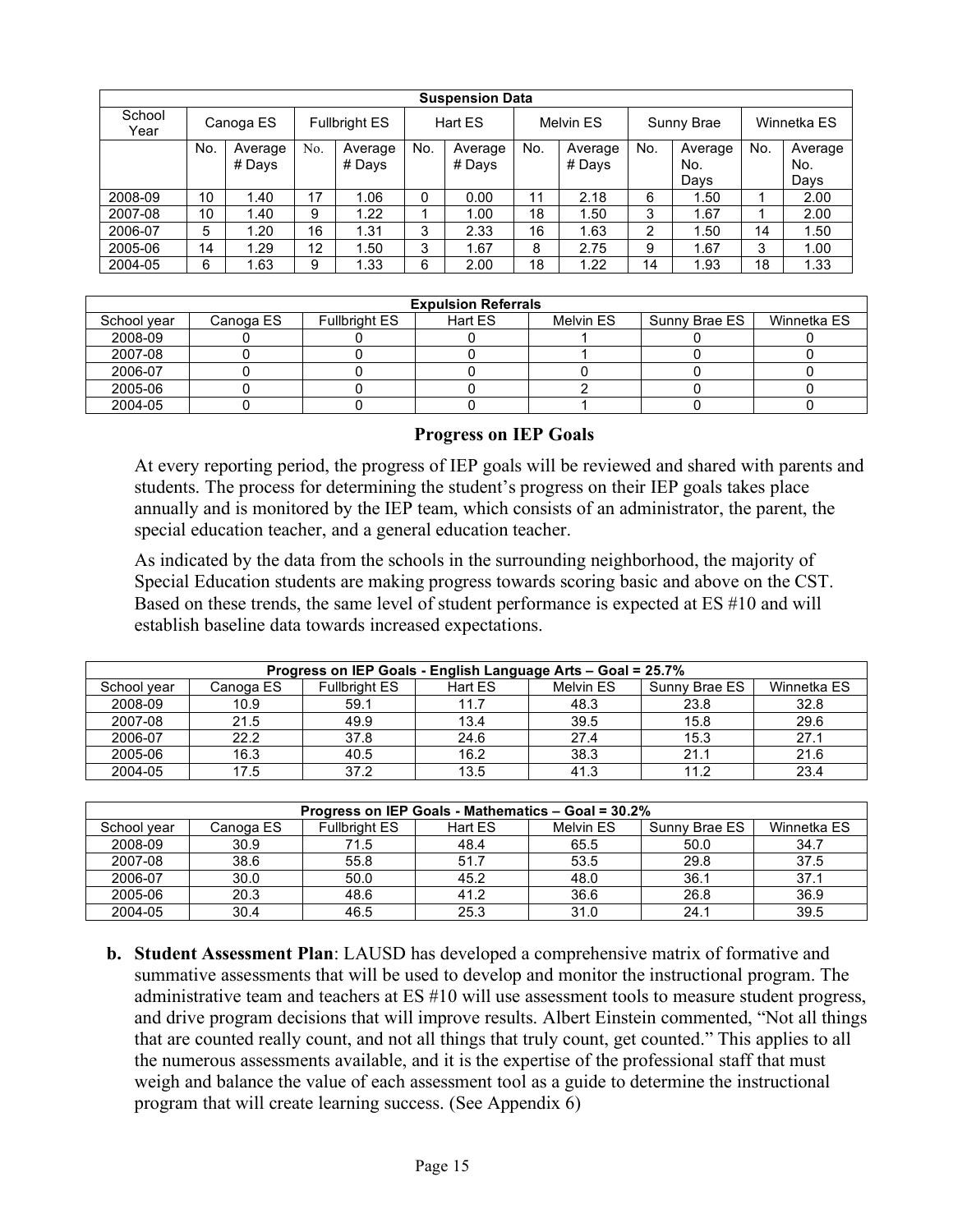**c. Data Team and Instructional Team**: To succeed in a rapidly changing and increasingly complex world, it is vital that schools grow, develop, and take charge of change so that they can control their own futures (Stoll, et al., 2003). Schools that are able to take charge of change, rather than being controlled by it are more effective and improve more rapidly than ones that are not (Rosenholtz, 1989; Stoll & Fink, 1996; Gray, et al., 1999). ES #10 will establish stakeholder teams that analyze formative and summative data, modify the education plan and align the budget to student needs. As an Internal Applicant, the school will have access to and will utilize the LAUSD data systems to monitor student achievement and attendance, including: Integrated Student Information System (ISIS) and Elementary Student Information System (ESIS), MyData System, Student Online Assessment and Reporting (SOAR), Core K-12, School Report Card, Welligent Support System.

Data analysis will guide the focus of the professional development planning based on student needs. Grade-level lesson plan designs will also be based on the ongoing analysis of student work and data.

In LD1, we agree with Peter Deming who said, "Views not backed by data are more likely to include personal opinions, exaggeration and mistaken impressions." It is absolutely a core value that reliable data be gathered, analyzed, shared and then utilized to inform the instructional program and cause an organized abandonment of practices that are not proven to be effective. It is the knowledge gained about the effectiveness of instruction on student progress that the principal and teachers at Plummer ES have found so valuable during their Data Dialogues held after each assessment period. The principal meets with teachers individually, analyzes the assessment data to identify gaps in the learning, and determines adjustments in the teaching to meet the student needs. These timely adjustments are part of their tiered intervention program. Based on teacher input, the support staff (nurse, psychologist, and the categorical program coordinator) are then consulted and provide additional information and support for each student as needed. Parents are also included in the process to provide support in the student's educational and social/emotional development. Plummer ES has been selected as a demonstration site and will be able to share this process with the staff at ES #10 for replication.

- **d. Data Systems:** As an Internal Applicant, the new school will fulfill the requirements of MCD and follow the guidelines of the LAUSD Special Education Policies and Procedures Manual. (See Appendix 7)
	- Implement RtI strategies in the general education classrooms
	- Implement District Foundation Policy (Behavior) by developing and implementing a Schoolwide Discipline Program for all Students
	- Development alternatives to suspension
	- Develop effective individual Behavior Support Plans for students with behavioral challenges
	- Establish a Student Success Team to consider the needs of at-risk students
	- Establish a Section 504 Team to identify, monitor and review the needs of eligible students
	- Adhere to federal, state and District timelines regarding assessment, IEPs and Due Process
	- Ensure that students with disabilities have access to core curriculum
	- Ensure educational placement in the LRE
	- Ensure integration of students with disabilities into the general education programs
	- Promote parent participation
	- Implement IEP as written
	- Maintain ongoing progress monitoring to develop and implement student programs
	- Utilize the LAUSD data systems to track student progress and identified services (Welligent, ISIS, MyData) in relation to each of the 18 MCD outcomes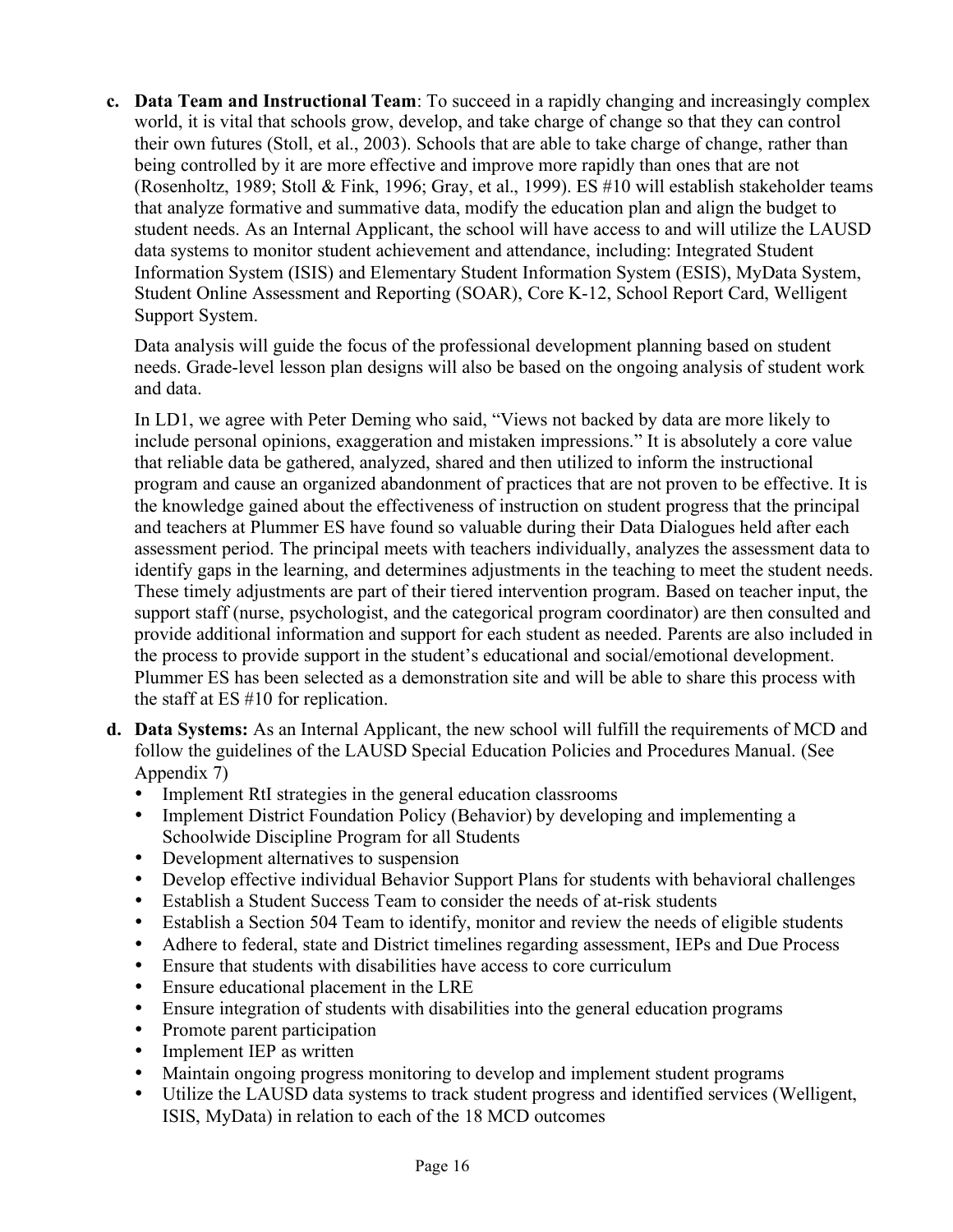- Analyze the monthly MCD Progress Report to guide actions
- Provide a culturally relevant educational environment that is safe for all students
- Maintain regular professional development that includes special education
- Maintain document of service provision (tracking logs)
- **e. LAUSD School Report Card:** The School Report Card data is available in Spanish, as well as other languages for parents and will be shared with all stakeholders as an ongoing process throughout the year with the goal of continuous improvement of student achievement. Staff and parents will discuss and analyze the possible causes of strengths and weaknesses of school programs, and will determine changes that may be necessary. The annual LAUSD parent and staff satisfaction survey (See Appendix 8) will be disseminated to the school community through a variety of methods including meetings, websites, and written communications.

The sharing of information will make possible the development of common goals and collaboration toward continuous improvement of student achievement at ES #10. Parents are essential in this process as members of the learning community. We will ensure that translation will always be available.

- **f. Research and Evaluation:** The school staff will agree to participate in appropriate research and evaluation projects that collect and disseminate data and best practices. Feedback from research and evaluation will be used to formulate improvement strategies for teaching and learning.
- **g. Operational Goals and Metrics**: Internal applicants are not required to submit this section.

# **5. PROFESSIONAL DEVELOPMENT PROGRAM:**

**a.** The professional development program at ES #10 will foster the norms of continuous improvement and be viewed as a dynamic process in which every educator is committed to professional growth as a lifelong process. The professional development plan for ES #10 is intended to be innovative, personalized, and built on strong models that exist within the Local District and have demonstrated success.

The establishment of a new school presents a unique opportunity to develop professional learning community relationships between the new school and schools with exemplary models of programs successful in increasing student achievement. As Mike Schmoker states, "The experts are among us." With this in mind, the model of professional development for ES #10 is based on these key elements:

**Consortium of Demonstration Schools –** Selected LD1 schools will serve as demonstration sites and models of effective practices. With 36 California Distinguished Schools, 22 High Performing Title 1 schools, and five National Blue Ribbon schools, LD1 schools will serve as models for ES #10. Partnerships will be formed between the Demonstration Schools and ES #10 to support the implementation of outstanding teaching strategies and exemplary practices. Following are some examples. Staff at ES #10 will be able to observe demonstration lessons, dialogue with teacher and other staff, model lessons for peers or receiving coaching based on their identified needs.

• **Parthenia Elementary – Demonstration School Modeling Strong Implementation of Open Court Reading** – **API 771, 89% Poverty Level, 99% Minority, 55% EL** This school was recognized as a California Distinguished School in 2008 and has been a national demonstration site for the Reading Lions Center in Sacramento hosting visitors from around the country to observe the English language arts program. Under the direction of a highly skilled principal, the school has developed an exemplary program that includes a rigorous standards-based writing component. In addition, they have developed a highly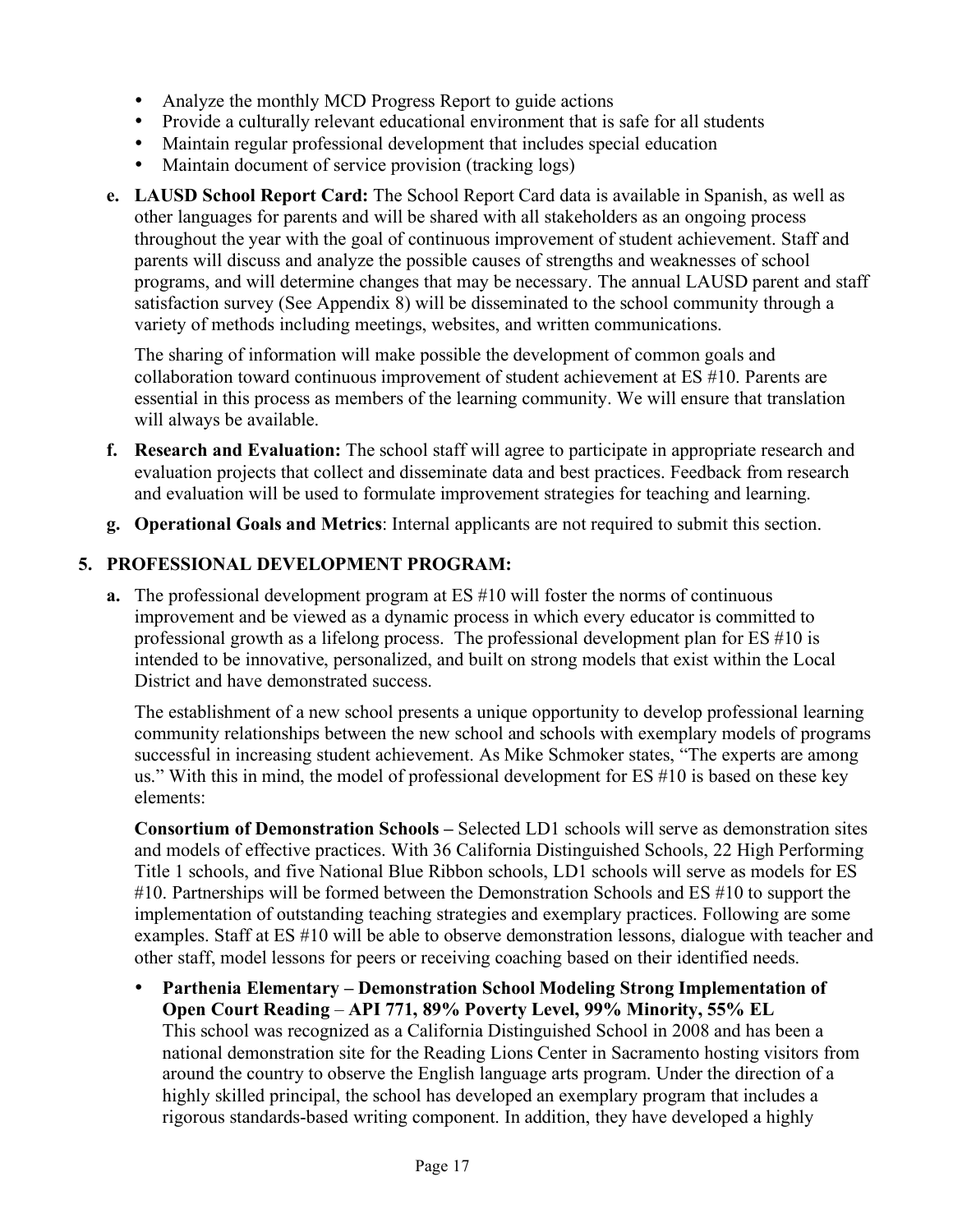effective RtI model to provide intervention opportunities for all students. Resources are aligned to support the continuance of these accelerated learning opportunities for all students. The school implements focused "Reflective Journeys" to open classroom doors and make instruction public.

• **Plummer St. Elementary – Demonstration School Modeling Excellent Techniques for Analyzing Student Performance Data – API 777 with growth of 151 points in three years, 90% Poverty Level, 99% Minority, 69% EL**

This is a Title 1 High Achieving school recently nominated as a Distinguished School. The Principal is the 2009 ACSA California Principal of the Year. The school has developed a highly effective data conferencing process between teachers and the principal. Quarterly student achievement data is analyzed to determine modifications to the instructional program. This school will provide a unique opportunity for the staff at the new school to replicate a similar approach to analyzing data. The school also implements a process called "Fishbowl" in which grade-level teachers and the administrator provide demonstration lessons to improve instruction.

- **Stagg St. School – Demonstration School Modeling Powerful Grade Level Meetings and Grade Level Articulation – API 846, 75% Poverty Level, 88% Minority, 38% EL** Stagg Elementary School has been designated as a "*Closing the Achievement Gap*" school by the Education Trust. It is also a California Distinguished School and a Title 1 High Achieving School. The staff at Stagg has developed and implemented a very successful process for teacher meetings and grade level articulation that has been sustained under three successive principals, and has resulted in significant growth in student achievement.
- **Lemay St. School – Demonstration School Modeling a Strong Program of English Language Development – API 846, 74% Poverty, 92% Minority, 30% EL** This school has been recognized as a California Distinguished School and as a National Blue Ribbon School. The school has focused on implementing a strong English Language Development program ensuring that EL students receive pre- and post-instruction in all areas of the CORE curriculum, allowing students to participate fully with non-EL students during classroom instruction.
- **Cohasset Elementary School – Demonstration School Modeling Strong Parent Education Program – API 754, 88% Poverty, 96% Minority, 61% EL** The Parent Center at Cohasset will serve as a strong model of school support. Parents are

trained to serve as classroom volunteers working directly with students and freeing teachers of non-instructional responsibilities. Parent classes are offered regularly.

• **Dearborn Elementary School – Demonstration School Modeling a Strong Screening and Instructional Program for Gifted Students – API 838, 41% minority 17% gifted students with very high percentage of minority students**

This school has developed an excellent screening process that ensures a high representation of minority students in the GATE Program. This will serve as a model for ES #10 as they work to significantly increase the number of identified gifted in their high minority community. Through ongoing work with Dr. Sandra Kaplan at USC, Dearborn is an excellent model of the implementation of the *Depth and Complexity* Program.

**Best Practice Institutes –** One day Institutes offered by Demonstration Schools, the Local District, or visiting experts and will focus on closing the achievement gap for all students including English learners, underachieving students, students with special needs, and GATE students and will be provided for staff and parents beginning in the summer of 2010 and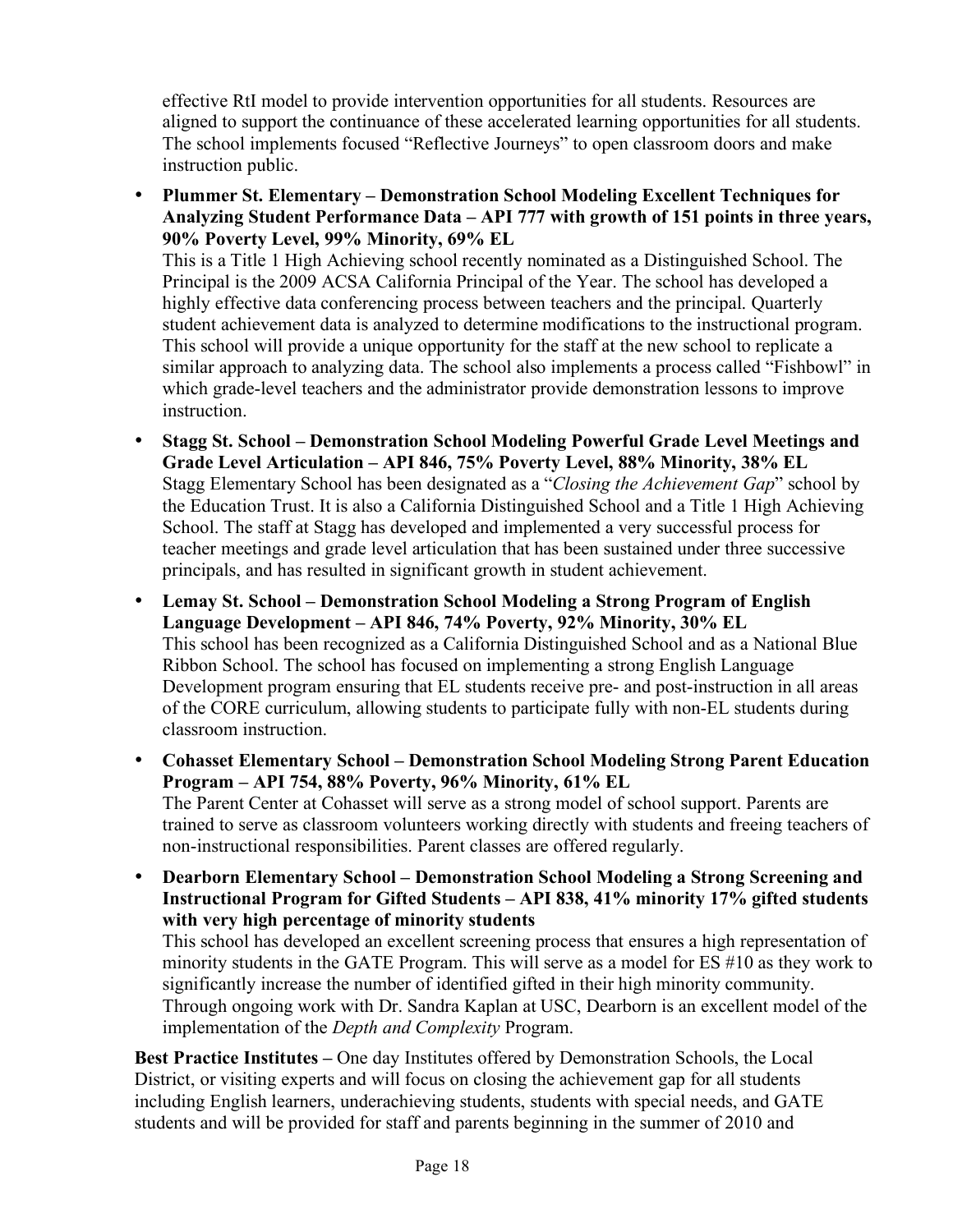continuing throughout the year. The essence of these institutes is "teachers helping teachers," and "parents helping parents." Topics will be based on ES #10 identified needs.

**Use of NBC Teachers –** There are approximately 170 classroom teachers in LD1 who have achieved National Board Certification. NBC was recently recognized by the National Research Council as having a positive impact on student achievement, teacher retention, and professional development. NBC teachers will available and matched to work with selected teachers and/or to offer professional development.

**Development of Individual Learning Plans –** The development of an Individual Learning Plan by every educator on the campus will ensure that growth is differentiated, personalized, and based on data. Teachers and administrators will assess their personal learning needs and have multiple opportunities to pursue their growth through participation in demonstration school activities, best practice institutes, work with NBC teachers and others, and participation in schoolwide and District professional development.

- **b. Teacher Orientation**: New teachers hired by LAUSD will attend a 40-hour induction program to prepare them with knowledge of instructional programs and classroom management strategies. Newly hired teachers also receive support from the Beginning Teacher Support Assessment Program (BTSA) during the first and second year of their employment. Through structured professional development and formative assessment activities, new teachers will meet the following program goals:
	- Increase student achievement by effectively implementing the elements of the *California Standards for the Teaching Profession.*
	- Enhance knowledge of content specific pedagogy and strategies to increase student achievement in the core content areas.
	- Strengthen knowledge and implementation of effective assessment tools and strategies to correctly diagnose student attainment of identified standards in the core content areas.
	- Increase knowledge and implementation of English Language proficiency assessments.
	- Develop proficiency in state-adopted academic content standards and District curriculum.

Prior to the opening of the new school, all teachers will participate in a 4-day orientation funded by LAUSD new school start-up funds and support from the Local District. The orientation will focus on team building, culture shaping, data analysis, and grade-level instructional planning.

**c. Professional Development Calendar**: The formulation of the Professional Development Plan will be a collaborative process based on identified needs of students as indicated by data analysis and teacher observation. Professional Development topics will be aligned with the Instructional Plan of the school, focus areas of the District, and in response to needs indicated on parent and teacher surveys. A minimum of 90 hours for professional development will be available.

The school will use its discretionary and categorical funds, to implement regularly scheduled and uninterrupted grade level meetings during the professional day to allow teachers additional time for common planning. Substitute release time will be provided for differentiated professional development. The new school leadership team will coordinate observation and interaction opportunities with the school staffs at Demonstration Schools and Institutes.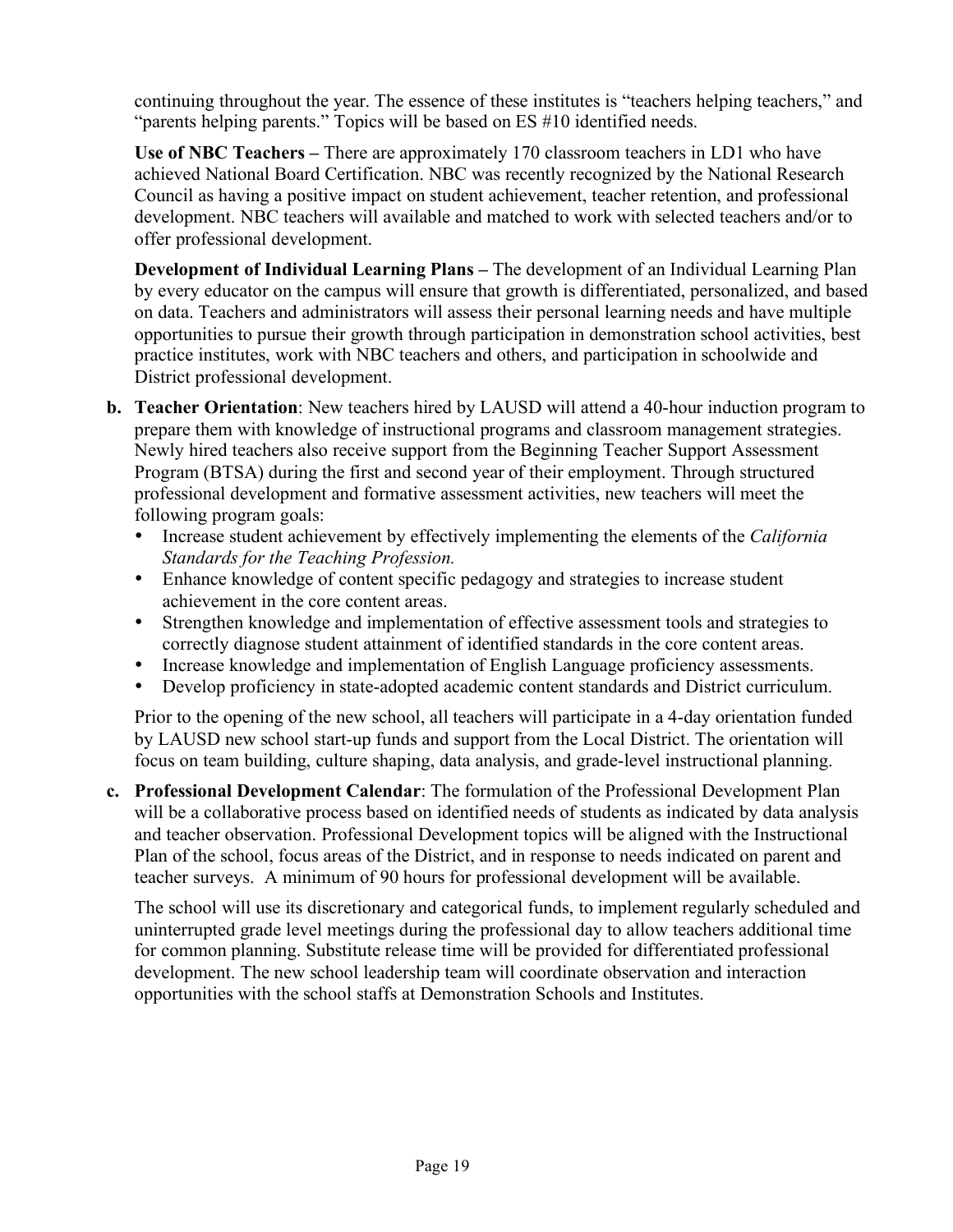| New School Orientation                                               | Four days prior to the opening of<br>school   | Activities will include team building                                                                                                                             |
|----------------------------------------------------------------------|-----------------------------------------------|-------------------------------------------------------------------------------------------------------------------------------------------------------------------|
| <b>Banked Tuesdays</b>                                               | Approximately 1 hour each week                | Schoolwide or individualized professional<br>development                                                                                                          |
| Shortened and minimum days                                           | Approximately 20 hours annually               | Schoolwide professional development,<br>personalized engagement, parent conferencing                                                                              |
| Psychomotor Program<br>(Contingent on school budget for<br>2010-2011 | Approximately 1 hour each week                | Grade level meetings focused on examining<br>student work, reviewing assessment data and<br>lesson study                                                          |
| Use of substitutes for release<br>time                               | To be determined based on school<br>resources | Address differentiated professional<br>development needs through participation at<br>Demonstration Schools, Institutes, or other<br>school identified activities. |

## **Professional Development Opportunities**

**d. Program Evaluation**: The evaluation of the professional development plan will be an ongoing process based on the identified needs of students and staff. Benchmarks and achievement goals will be established using the process of setting SMART goals. The plan will be revised as formative and summative student data and work products indicate measurable growth and attainment of benchmark metrics. Administrators will use observation to monitor classroom practice in order to ensure that teachers are implementing the focus areas of the professional development plan. Teachers will receive timely feedback through documentation and dialogues with the administrator.

# **6. PROFESSIONAL CULTURE**

- **a. Professional Culture**: The school will operate as a Professional Learning Community that provides time for substantive discussions of common problems, collaborative planning, and refining the curriculum to better ensure coherent learning experiences for all students. Teachers will:
	- Analyze summative and formative data
	- Analyze student work products
	- Observe their colleagues' lessons and provide feedback
	- Formulate common agreements about instructional goals
	- Develop a process for on-going evaluation of student achievement
	- Articulate with Sutter Middle School teachers to improve student achievement

The school community will formally celebrate accomplishments and successful collective behaviors. Teachers will form teams to demonstrate effective pedagogy and present professional development sessions to colleagues to further develop their leadership skills.

**b. Evaluation**: As an Internal Applicant, staff will be evaluated in accordance with the LAUSD Collective Bargaining Agreements for all bargaining units. The Stull process will be followed for administrator and teacher evaluations. Guidelines and timelines will be met as required. Under the proposed ESBM model, teachers will have the opportunity to develop a new supplemental evaluation process modeled on the *California Standards for the Teaching Profession*. The model may incorporate elements of self-evaluation, professional growth activities, individual learning plans, portfolio documentation, peer observation, and demonstration lessons.

Individuals having challenges in helping students achieve will receive support using the following methods:

• Opportunities to observe best practices in other classrooms and other successful schools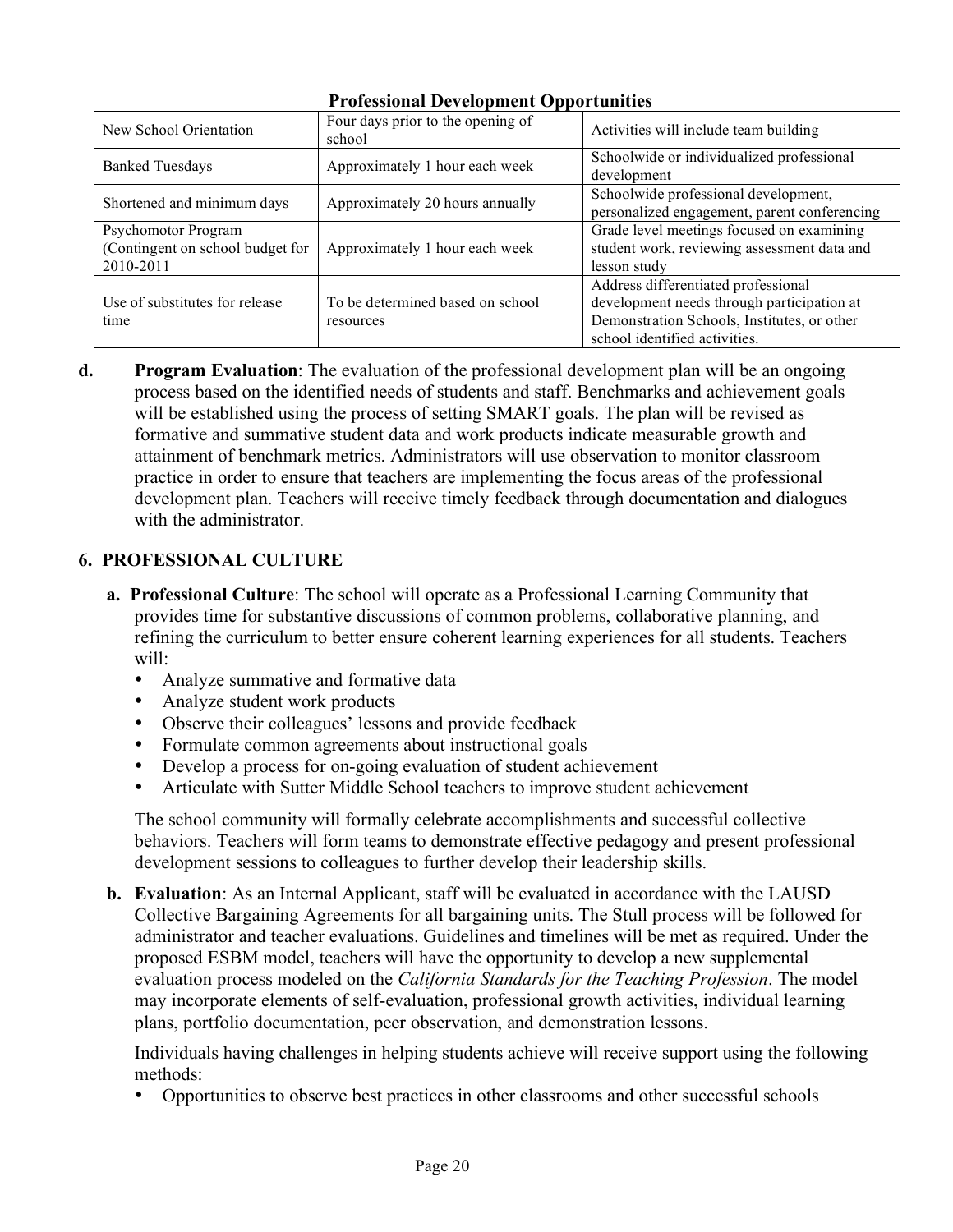- Opportunities to observe model lessons provided by National Board Certified and demonstration teachers
- Regularly scheduled grade level meetings for lesson study leading to the development of lesson plans with colleagues
- Conferencing and strategizing with the principal to improve instructional practices and classroom management techniques
- Differentiated professional development opportunities and conference attendance
- Consistent observations by the administrator to provide teachers on-going and timely verbal and written feedback with specific recommendations for improvement
- Data dialogues between teachers and the principal on a quarterly basis to allow teachers to review the progress of their students and to develop strategies to improve student achievement
- **c. Feedback**: The annual LAUSD Parent Satisfaction Survey and a locally designed Staff Satisfaction Survey will be implemented at ES #10. Parent surveys will be collected and collated by parent council representatives; teacher and staff surveys will be collected and collated by representatives of each group. The results of the surveys will be shared with the principal and published for dissemination to the school community. The school community will use the information that is gathered to modify and amend the school education plan leading to a culture focused on continuous improvement at ES#10.

## **7. SERVING SPECIALIZED POPULATIONS**

- **a. Specialized Instruction**: All students will be provided a core instructional program that is research-based and prescribed by state and district guidelines that:
	- Provide a rigorous standards-based program with differentiated instructional strategies and ongoing analysis of academic benchmarks.
	- Ensure that core instructional minutes are protected and uninterrupted.
	- Embed Culturally Relevant and Responsive Education strategies to provide access to the core for all students.
	- Implement pedagogies that are used in effective first teaching
	- Ensure that all staff support initial instruction that is well planned and effective
	- Establish a common understanding of rigorous instruction, "How does it look and sound?"
- **b. Special Education:** ES#10 will implement, with fidelity, all of the policies and procedures in the District's Special Education Manual. This will ensure all special education students will receive a free and appropriate public education (FAPE) in the least restrictive environment (LRE). From a fine-tuned organized procedure of identifying appropriate students in need before they fail, to ensuring a timely completion of the evaluation with a high-level of targeted service, every special education student will succeed at the same high level that is expected of all students.

There will be an expectation that special education students will be included in an general education classes as appropriate. Both general and special education teachers will receive ongoing professional development, as well as time during the school day for collaborative planning.

Learning centers will be staffed by both general and special education teachers so all students can be "jet-streamed" for targeted intervention, as needed.

Extended school year (ESY) will be available and provided for all special education students who are eligible as determined by their IEP. The ESY program will be departmentalized so as to meet each individual student's goals with the teachers' expertise.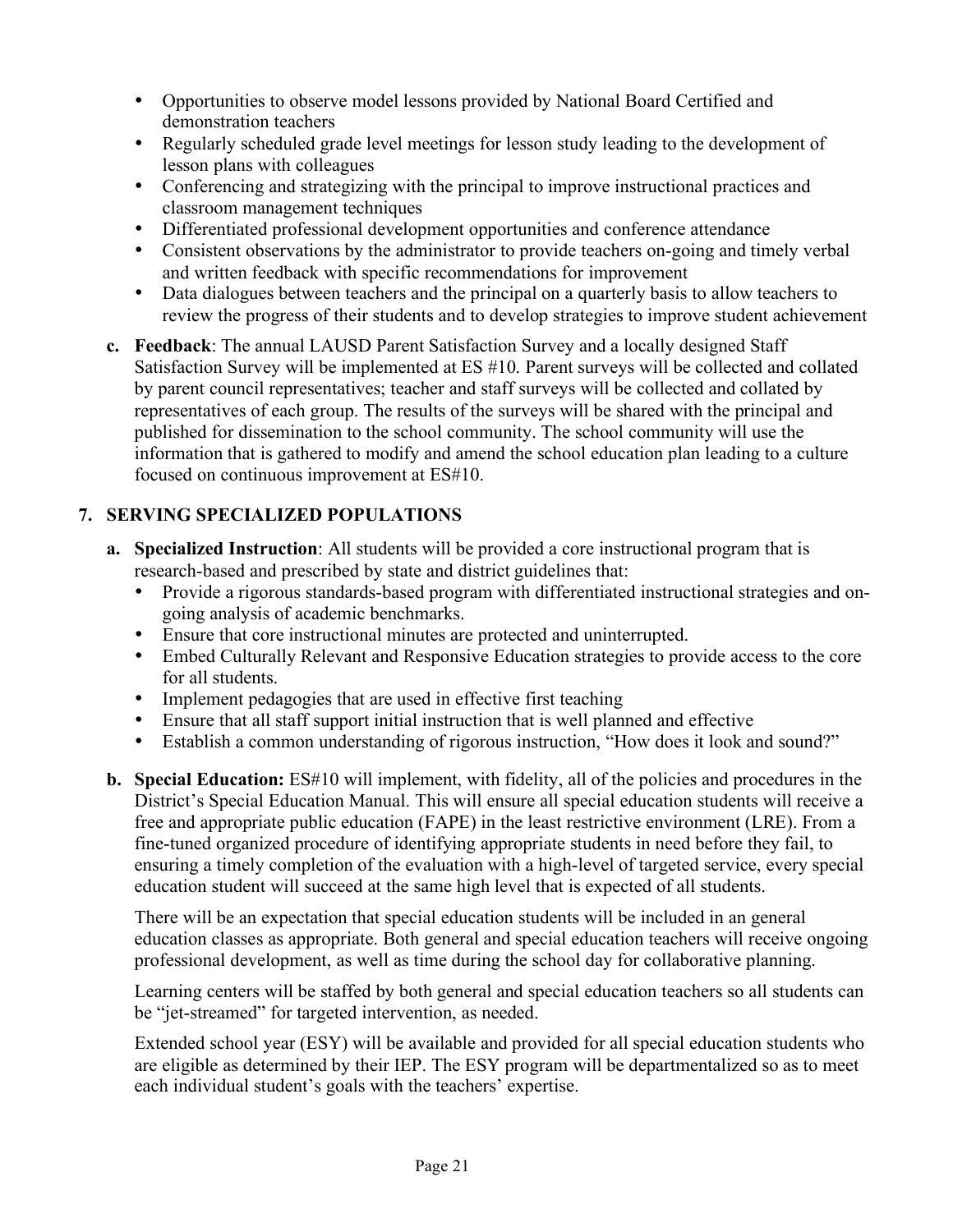Identification of special education students that are currently living in the community, but not attending the school, will be addressed with an ongoing Search and Serve service. Information about this service will be on the agenda of community meetings and outreach activities of the school.

The new school will ensure that the following strategies will be employed and monitored:

- Implement IEP goals and modify when necessary
- Assess student progress using MCD indicators to measure growth
- Adhere to timelines
- Include parents as integral to the educational process
- Provide parents services in their home
- Measure the success in meeting the MCD outcomes
- Utilize the LAUSD data systems to track student progress and identified services (Welligent, ISIS, MyData)
- **c. Gifted and Talented Students:** The school will provide a rigorous GATE program with funding provided by LAUSD based on the number of identified students in the program. The program will be consistent with state frameworks, national and District standards to facilitate the implementation of its goals and objectives. Students will be clustered for instruction provided by a classroom teacher who has extensive training in the implementation of differentiated, accelerated learning strategies. These strategies will:
	- Advance the mastery of literacy in reading, mathematics, science, history and the arts at a pace and depth appropriate to the ability of the learner.
	- Provide a diagnostic prescriptive model of instruction that allows for individual rates of mastery.
	- Cultivate an environment that encourages creativity through divergent thinking.
	- Encourage the development of originality, fluency, flexibility, and the elaboration of thought processes and products.
	- Develop inquiry and challenging attitudes toward learning.
	- Cultivate a commitment to life long learning and develop student capacity in the areas of civic, social, and personal responsibility.
	- Enhance the use and application of technology as a learning tool to organize and present ideas.
- **d. English Learners and Standard English Learners:** The majority of students attending the new school will require services and programs designed for English learners. As an Internal Applicant, the school will adhere to the federal, state and District accountabilities to meet the needs of EL and SEL students. The school will use the following instructional programs and strategies to meet the diverse needs of these learners:
	- The CRRE instructional framework will be implemented for SEL students and EL students to build on prior knowledge, integrate cultural strengths to develop instructional plans, use culturally relevant literature, music, and art.
	- Strategies for ELD instruction will include SDAIE to provide access to the core content in English.
	- ELD Practicum strategies including *Thinking Maps*, Think Pair-Share, RASP, Backwards Build Up, Pull Out and Talk, Pull Out and Write will be used to promote mastery of the English Language.
	- A schoolwide common ELD instructional block will be implemented to provide for flexible grouping and team teaching with targeted language development in EL level alike groups.
	- The state adopted program, *Into English!*, along with Enhanced Task Based Language Teaching lessons will be used as the common curriculum.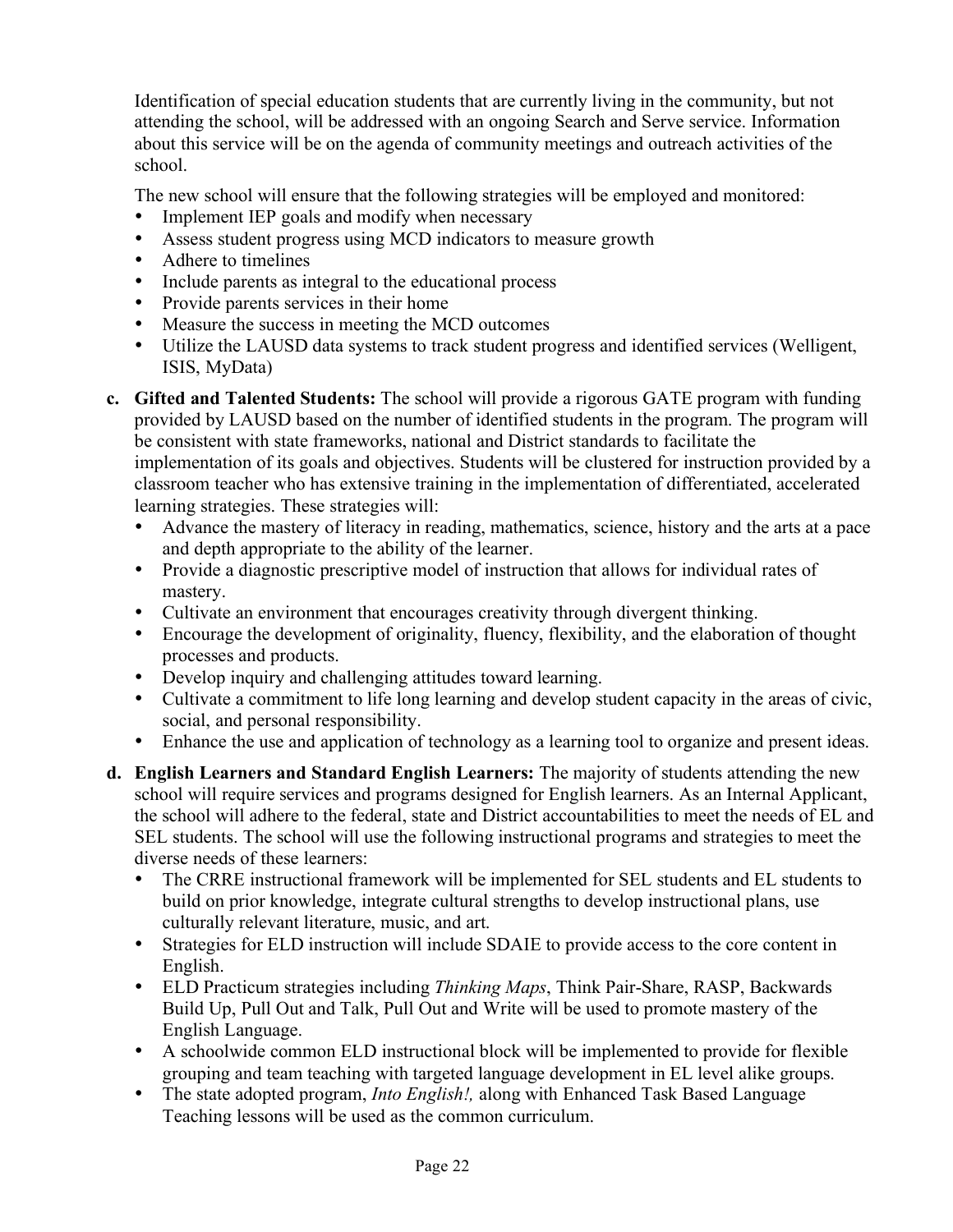• Core instructional minutes will be protected from interruption.

Student progress and program implementation will be assessed and monitored with the following:

- Individual student ELD Portfolios<br>• The LAUSD ELD Instructional To
- The LAUSD ELD Instructional Tool, which allows teachers to plan and differentiate instruction, and enables teachers to develop lessons with the components of an effective ELD lesson (See Appendix 9)
- The LAUSD ELD Instructional Tool, which assists administrators in assessing the implementation of ELD strategies in the classroom
- The Classroom Visitation Guide will be used to monitor the fidelity of program implementation (See Appendix 10)
- The Home Language Survey identifies students who qualify for EL program placement and triggers additional assessment, including the California English Language Development Test that determines the student's English language level
- Assessments, along with parent input, determine the placement of the student in the EL program
- Percent of ELs making annual progress of learning English on California English Language Development Test (CELDT) (AMAO 1)
- Percent of ELs attaining English proficiency on the CELDT (AMAO 2)
- Redesignation rate
- **e. At-Risk Students:** Schools in LD1 have designed and implemented a wide variety of successful support programs and strategies that have increased achievement for at-risk students. The new school will be able to draw from those models to develop a compendium of supports for at-risk students. Successful strategies will be developed for implementation that target instruction and provide additional support for at-risk students. Examples of successful strategies include:
	- Establishment of a learning center
	- Use of flexible grouping
	- Instruction during IWT is consistently taught with fidelity for language arts and math
	- Use of adult and peer tutors
	- Training of volunteers for classroom assistance<br>• Targeted use of trained paraprofessionals
	- Targeted use of trained paraprofessionals
	- Parent education opportunities through the parent center
	- Counseling for students with social/emotional needs
	- Technology training as a learning and teaching tool

ES #10 will apply for a State pre-school program, which is research-based and aligned to the District's core curriculum. The application process includes the identification of a facility or classroom at the school which must be licensed by the Department of Social Services and approved by the Fire Marshall.

Research indicates that students who have attended pre-school programs outpace their peers in kindergarten. Attendance in a pre-school program facilitates greater student success in the following areas: social/emotional adjustments, lower drop out rates, improved attendance rates, higher academic achievement, increased parent participation throughout the child's education**, e**asier transition to kindergarten, increased language acquisition and earlier English language development.

Recognizing the importance of school readiness programs especially for economically disadvantaged families with children ages 0-5, LAUSD's First 5 Ready for School Program, as well as the Early Education Centers located at Cleveland High and Northridge Middle School will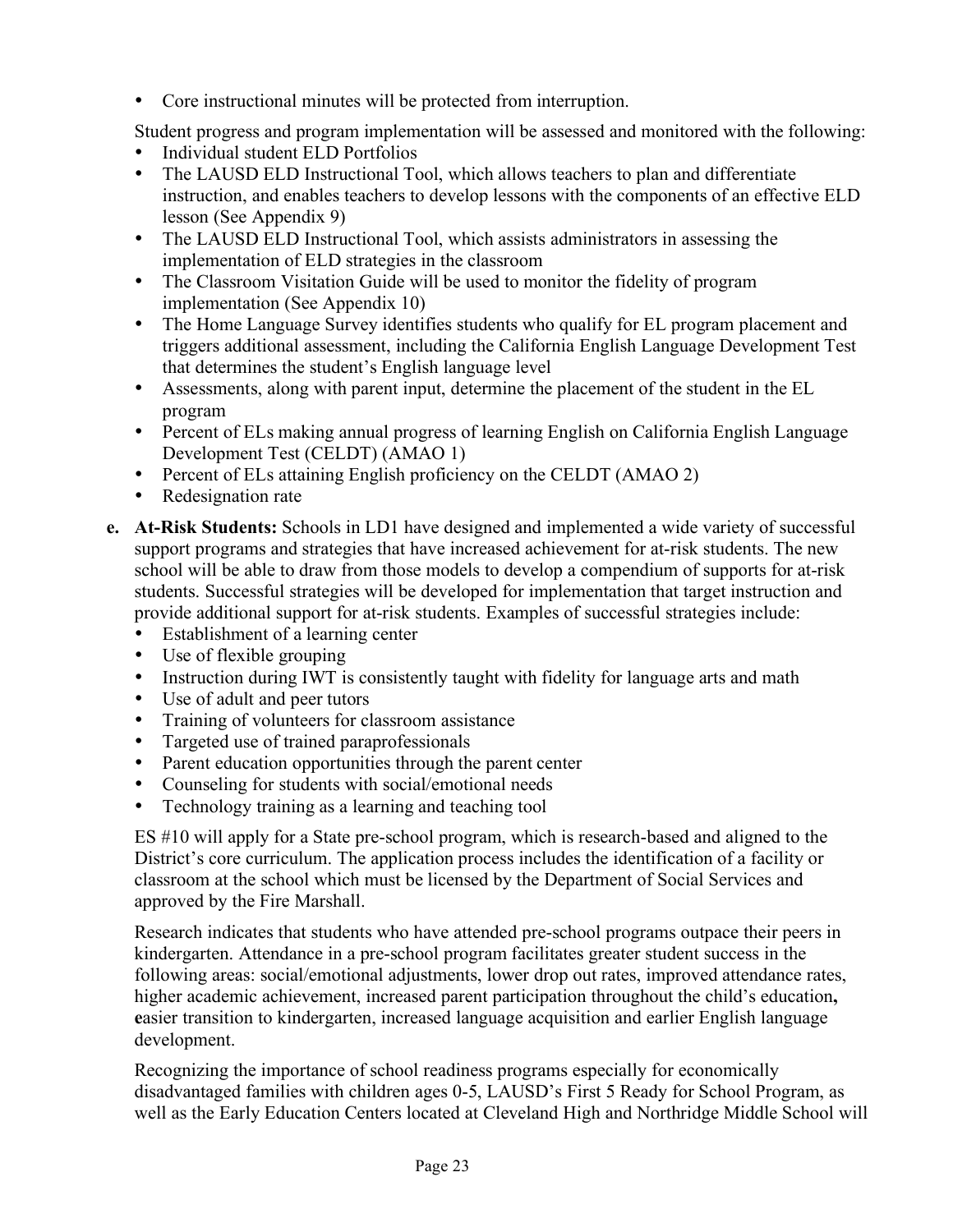be able to provide or link the school to services and programs specific to the needs of pre-school children.

The organizational structure of the State Pre-school Program provides opportunities for early identification of students with special needs; promotes parent volunteerism; creates the design of collaborative classrooms between special education and general education students; offers mental health support for students and families; and offers parent education trainings based on a parent needs survey in which training is provided in nutrition, educational and social/emotional topics, parenting skills, citizenship training, and ESL distance learning. The State pre-school programs in Local District 1 provide unique articulation opportunities for pre-school and kindergarten teachers through reciprocal observations and the sharing of information about students and families leading to greater student success.

# **8. FAMILY AND COMMUNITY ENGAGEMENT STRATEGY**

- **a. Identification**: Students within the attendance area are identified based on District-determined boundaries. The student population will reflect the demographics of the community, which is primarily Hispanic with a low socio-economic level. The population of the feeder schools is 78% Hispanic, and 22% African-American, Asian, Caucasian and other ethnicities. The socio-economic status of the population is approximately 81% economically disadvantaged. The majority of parents are working class and have minimal opportunities for educational and employment advancement. Existing community partnerships and resources will provide support to families.
- **b. Family and Community Engagement**: Research on the Michigan Department of Education website suggests that the most consistent predictors of children's academic achievement and social adjustment are parent expectations of the child's academic attainment and satisfaction with their child's education. Parents need specific information on how to help and what to do. The school must monitor parent satisfaction to ensure that parents are supported.

The use of the LAUSD School Report Card will provide feedback on parent satisfaction with the school and the education that the students are receiving.

Dr. Joyce Epstein, Director of the Center on School, Family, and Community Partnerships at Johns Hopkins University has developed a framework for defining six types of parent involvement. These standards for involvement reflect the criteria identified and expected by parents participating in ES #10 focus-group meetings.

- Communication Communication between home and school will be regular, two-way, and meaningful. It will include written correspondence, email and the use of ConnectEd and will reflect the school's understanding of the needs of the community it serves.
- Parenting Parenting skills will be promoted and supported through parent education and engagement activities offered at the school.
- Student Learning Parents will play an integral role in assisting student learning.
- Volunteering Parents will feel welcome in the school, and their support and assistance will be sought and valued.
- School Decision Making and Advocacy Parents will be full partners in the decisions that affect children and families and active members of ESBM Council.
- Collaborating with Community Community resources, including, but not limited to, those listed in section 8c will be used to strengthen schools, families, and student learning.

Most of the families and organizations located in the ES #10 community have been part of the LD1 family and will continue to be engaged and supported in the following ways: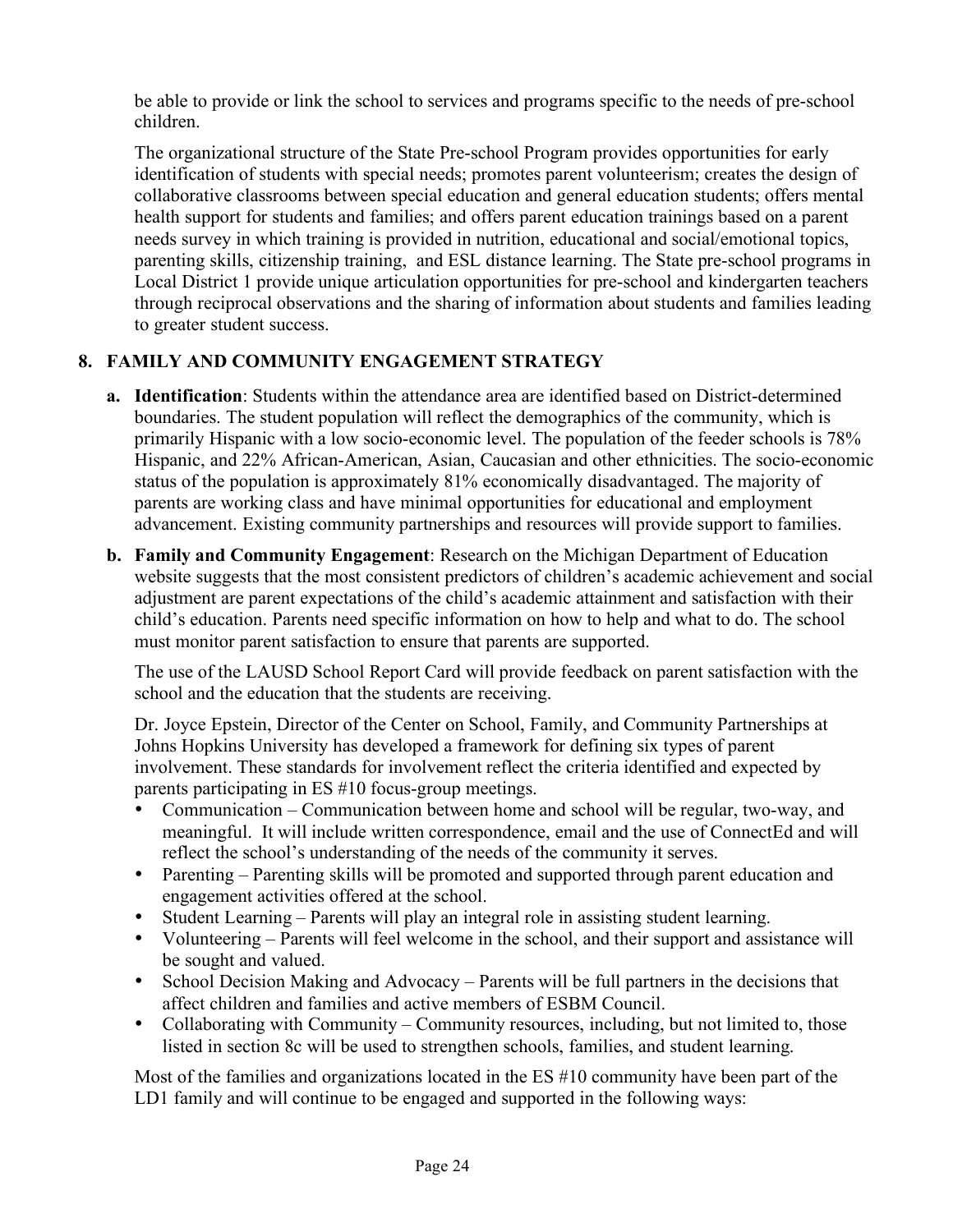- Representation on LD1 parent councils including the ELAC, CEAC, Council of Councils and Parent Community Advisory Committee.
- The Director of the ES #10 Parent Center will participate in monthly professional development and networking meetings and offer regular training at the school and will work collaboratively with the Parent Center Director at Sutter Middle School.
- A LD1 Parent Facilitator will provide direct support and training to parents of ES #10 based on needs assessments to be conducted at the school by parents for parents.
- Parents will participate in Local District parent summits, complex articulation activities and all other LAUSD opportunities for parents.

A parent center will be established at the school to provide parent training and education as an ongoing practice. Topics identified by focus group parents include: school-to-school transitions; A-G Requirements; CAHSEE and State Testing Program; School Report Card; standards in the content areas, effective parenting techniques; special education rights and procedures; culturally relevant and responsive education; closing the achievement gap; English language development; leadership development; helping children with homework; early childhood education; health and nutrition; gang prevention and domestic violence as well as other topics identified on parent assessments.

## **c. Key Community Partnerships**:

ES #10 will benefit from the long-standing and productive relationships that exist between a significant number of community organizations and LD1 schools. In addition to the most obvious, the current relationship that exists with the parents, staff and partners of the 6 feeder schools, the programs listed below will now include the families of the new school.

Health Care and Health Education Resources

- Pacificare/Northridge Hospital Wellness Initiative Grants will offer health related services and referrals for students, parents and staff to wellness programs.
- Within the Wellness Initiative, ES #10 will be able to access additional in-kind partnerships facilitated by Northridge Hospital's Center for Healthier Communities including Cardiology Pulmonary Laboratory, Cancer Center Navigator, Alzheimer's Association, American Cancer Society, American Diabetes Association, American Heart Association, Department of Dietetic Internship Program; Enrichment Works, General Mills Foundation - Champions for Healthy Kids, Mid-Valley/West Valley YMCA, Network for a Healthy California, Latino Campaign, Providence Holy Cross Latino Health Promoter Parent Health/Walking Program, Sustainable Economic Enterprises of Los Angeles and Valley Care Community Consortium.
- Hart Street Dental/Vision Clinic will offer free dental care and free eye exams.
- Lenscrafters Gift of Sight Program will offer free eye exams and eyeglasses for students.
- Kaiser Permanente will offer health education programs, low-cost insurance programs, and speaker's bureau opportunities.
- The current partnership between Sutter Middle School and Child and Family Guidance Center will be expanded to include ES #10. Services include on-site mental health counseling, case management and parenting classes.
- Columbus Middle School's School-Based Clinic will be able to provide an array of no-cost services for the students and families including: treatment for minor illnesses, physical examinations, sports physicals, immunizations, TB testing, insurance enrollment, food stamp programs, parenting classes, case management, individual and group mental health therapy.
- New Economics for Women will offer programs that focus on Hispanic family values and cultural strengths, and they provide parent classes in financial literacy, life skills, child rearing, child and passenger car and traffic safety.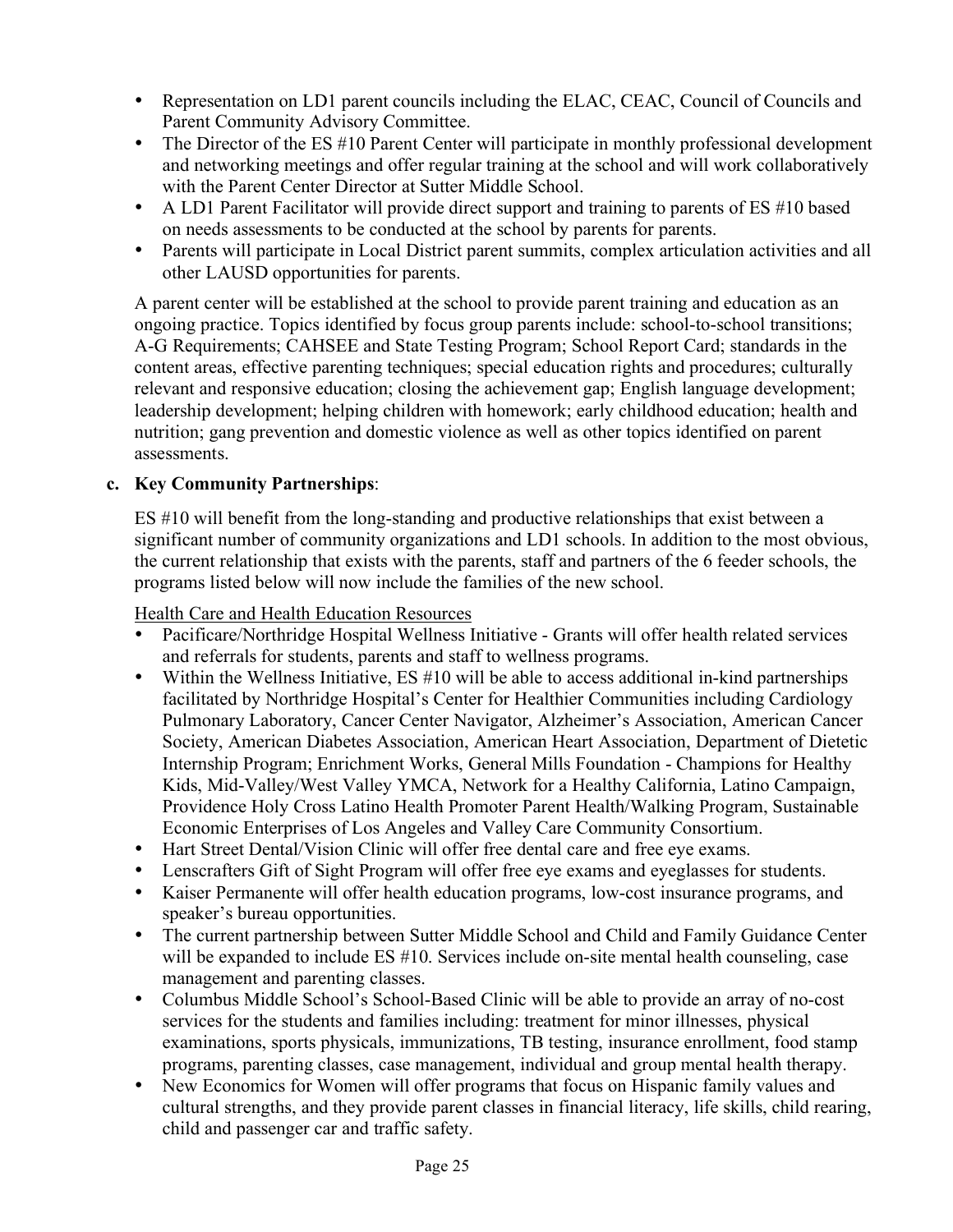- LAUSD School Mental Health Clinic will provide free counseling services for students and families.
- California State University Northridge Department of Kinesiology will offer to assist with physical education equipment, increased structured physical activities for students, assistance with fifth grade California Fitnessgram testing, training in physical education for teachers, physical fitness, nutrition, and stress management programs for teachers and staff, nutrition education, health screenings for parents, and school-wide promotional campaigns encouraging healthy diets.

Access to Community Resources

- The Winnetka/Melvin Healthy Start Program will provide links to community agencies.
- New partnerships will be established with several health, mental health and social service providers in the community including American Red Cross, El Proyecto del Barrio Health Center, and Haven Hills Domestic Violence Shelter.

Ensuring School Safety

- A California Department of Education Safe Schools Grant is currently funded and supports partnerships with law enforcement agencies, safe passage programs, cyber-safety, Jeopardy program, conflict resolution, drug prevention, and parenting programs.
- The school will participate in and benefit from the Cleveland High School Safe School Collaborative.

The community will benefit from school staff visits to neighborhood council meetings, Kiwanis, Rotary, Chamber of Commerce and Los Angeles Police/School Police/Gang Prevention Task Force meetings. The school will become a community center hosting community events and encouraging organizations to take advantage of school facilities. Community members, including business leaders, will be invited to actively participate on school committees and will be viewed as classroom resources.

Local District 1 and ES #10 is most fortunate to have the ongoing services of Janis Lake, Organization Facilitator Extraordinaire who will manage existing partnerships and cultivate new ones on behalf of the school.

## **9. SCHOOL GOVERNANCE**

In line with the spirit of a true community school, policies and procedures for decision making will be developed and valued by the school community. Staff, parents, community members, and students will have opportunities to provide meaningful input on matters that affect the quality of the school program, the allocation of resources, and school protocols that impact student behavior and performance. The school governance will be developed collaboratively at the school with the goal of designing unique and innovative responses to challenges at the school.

The proposed governance structure will be developed following the guidelines of the ESBM model being implemented at Woodland Hills Academy. This model will allow the school greater flexibility and autonomy to make local decisions over instruction, assessment, and fiscal matters. As an Internal Applicant, school governance will adhere to Article XXVII-Shared Decision-Making and School-Based Management, as described in the LAUSD Collective Bargaining Agreements except for specific waivers that will be requested. The Council will be formed following Education Code 62002.5 and 52852. The Council shall be composed of: the principal, classroom teachers, other school personnel elected by their peers, parents of pupils attending the school and community members. Classroom teachers are a majority of the staff members. The English Learners Advisory Council and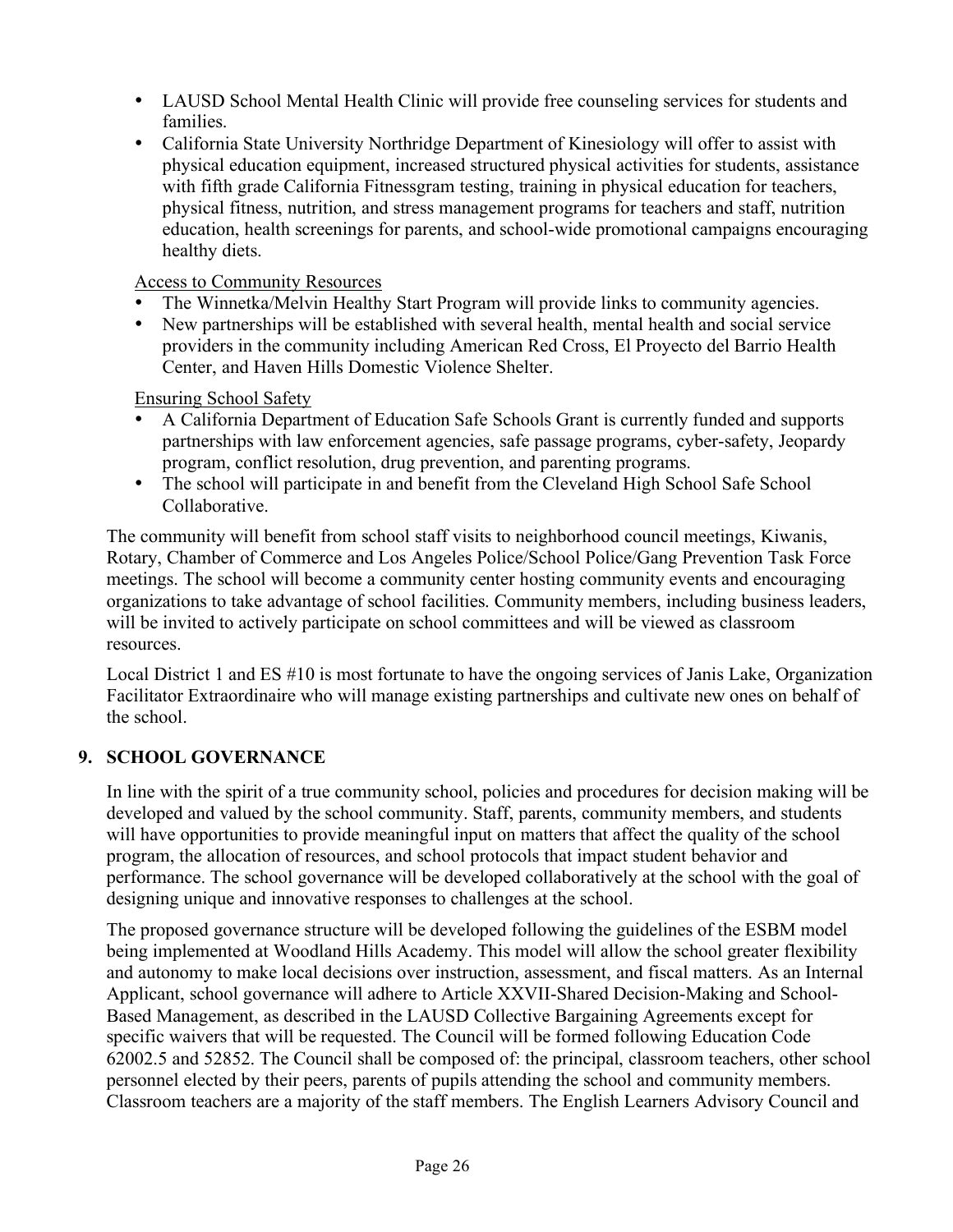the Compensatory Education Advisory Council will be formed based on the appropriate composition guidelines for each council.

**a. School and Advisory Organizational Chart**: (See Appendix 11)

# **10. SCHOOL LEADERSHIP & STAFFING PLANS**

- **a**. **Leadership Team Capacity:** As an Internal Applicant, the selection process for the administrator(s) will follow the LAUSD Collective Bargaining agreement with AALA (Association of Administrators of Los Angeles). All timelines and deadlines will be adhered to, and the LD1 Superintendent and Elementary Directors responsible for the schools will coordinate interviews for candidates. The interview team will comprise members of the school community, including teachers, parents and community members. (See School Leadership description 10d. below.)
- **b. Staffing Model:** The administrator(s) will be selected based on demonstrated success in increasing student achievement and creating collaborative interaction with parents and staff at schools with similar populations.

Teacher staffing will be implemented in accordance with the LAUSD Bargaining Agreements and norms for student to teacher ratio. Teachers will be selected as outlined in the LAUSD/UTLA Bargaining Agreement. Every effort will be made to attract outstanding teachers who demonstrate proven success with students in like populations. Exemplary NBC Teachers will be recruited for ES #10. Candidates with professional references and previous experiences will fill further openings through a school-designed selection process that will include an interview committee, demonstration lessons, and resumes. Teachers will be selected based on the specific needs of the grade-level vacancy and student needs. The Leadership Council will formulate job descriptions that delineate the specific qualities and responsibilities for each classroom staff position. The goal is to attract and retain the most qualified candidates.

- **c**. **Compensation:** Compensation of staff is based on the LAUSD salary tables. Individual teacher salary is determined by the number of service years with the District and step advancement based on the number of units completed and degrees held by the teacher or administrator. Administrator salaries will be determined by the LAUSD Master Salary schedule.
- **d**. **School Leadership:** The principal shall be a visionary and collaborative leader who has demonstrated success in increasing the academic achievement of students at similar schools. The administrator shall welcome and recognize the value of different points of view in problem solving. The principal must be able to:
	- Create and maintain a culture of high expectations
	- Maintain a schoolwide focus on teaching and learning
	- Enforce clear and consistent expectations for student and staff behavior
	- Build and maintain strong positive relationships with students, staff, parents, and community members
	- Ensure appropriate services are provided for at-risk and special needs students
	- Ensure a safe and clean school environment
	- Ensure that school resources are focused on student needs (human resources, fiscal resources, and time)

(See Appendix 12)

**e**. **Leadership Beyond the Principal:** The Leadership Council in the proposed governance model shall comprise the Principal, UTLA Chapter Chair, teacher representatives, classified support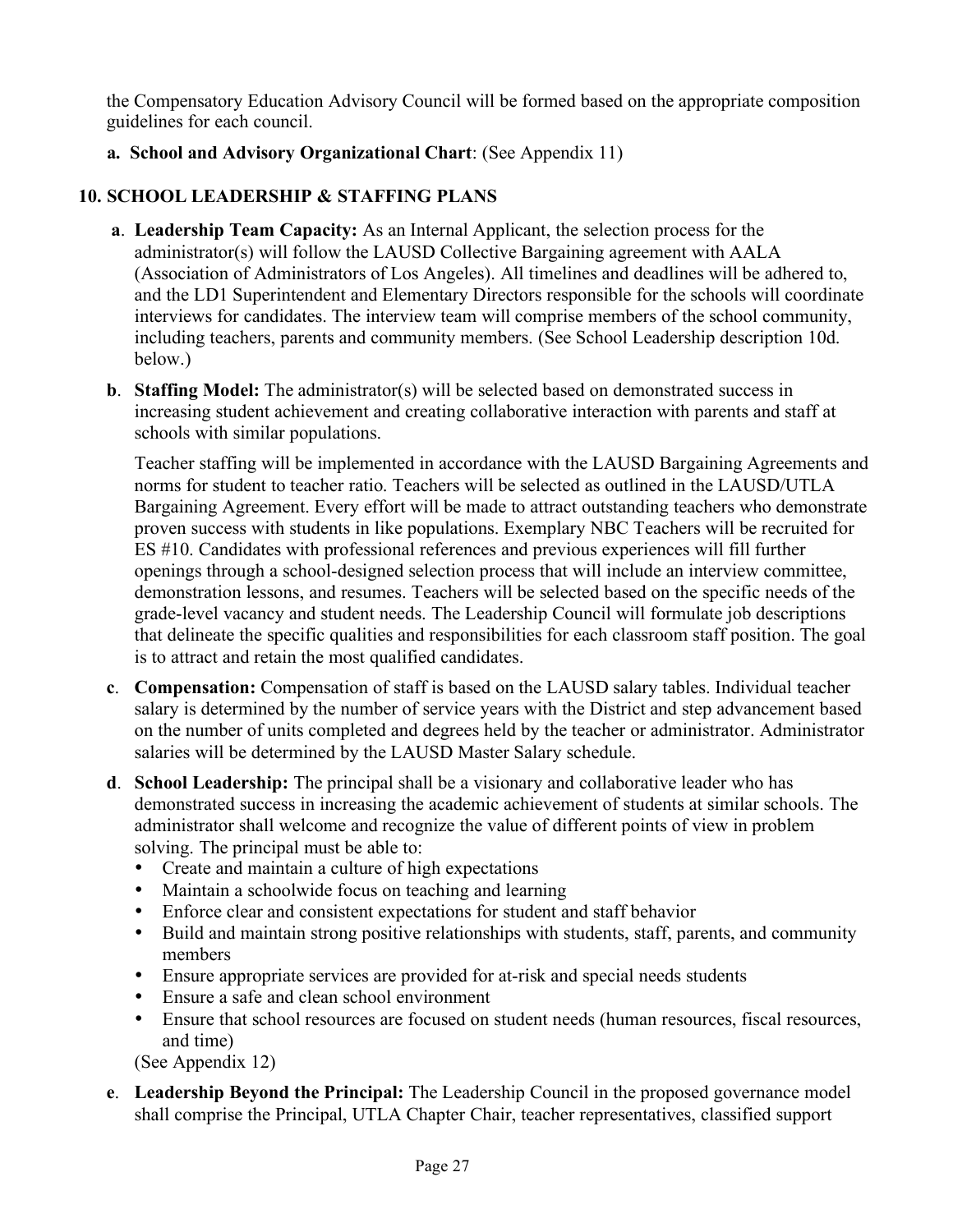staff, and parents. The goal of the Leadership Council is to focus on ensuring an increased rate of student achievement through the implementation of innovative programs, a collaborative approach to problem solving and setting clear data-driven goals and benchmarks. Teacher leaders should demonstrate a track record of teaching success at similar schools. Teachers will demonstrate a thorough knowledge of best research-based pedagogy, classroom management, use of technology, and fostering positive relations among all stakeholders and a collaborative work ethic. (See Appendix 13)

- f. **Recruitment of Teaching Staff**: This school was built to relieve overcrowding at neighborhood schools; therefore, teachers at the feeder schools will have the opportunity to apply for positions. In order to fill any remaining openings, teacher applicants must demonstrate:
	- Expertise in developing and delivering standards-based instruction in a variety of learning modalities
	- Expertise developing effective classroom management strategies
	- Expertise integrating technology into the instructional program
	- Expertise teaching EL and SEL students, sensitivity to learning styles and language development needs
	- Expertise meeting the needs of students with disabilities
	- A desire to work collaboratively with colleagues to analyze student work and develop lessons that will continuously improve student achievement
	- The ability to develop positive parent-teacher interactions
	- A commitment to doing whatever it takes to help students achieve

# **11. OPERATIONS**

- a. **Internal Applicants:** As an internal partner, ES #10 will continue to use the LAUSD operational services.
- c. **Master Service Agreements:** All applications for Master Service agreements at Valley Region ES#10 will follow LAUSD procedures and be handled through the Procurement Services Division. (See Appendix 14)
- d. **School Operations Experience:** As an Internal Applicant, the school will be allocated a Plant Manager, School Administrative Assistant; Cafeteria Manager; district facilities support personnel; district fiscal support personnel; district transportation services; and food services based on district formulas and guidelines.
- e. **Operations Start-up Plan:** As an Internal Applicant, the planning team will work with School Management Services and School Demographics to identify school boundaries and student attendance, and develop a timeline for hiring key personnel and staff. The team will also work with School Operations and Transition Unit to coordinate the purchase of furniture. Textbooks will travel with students from the feeder schools. LAUSD will provide start up funds to support the opening of the school with educational materials and supplies.
- f. **Operations Plan:** LAUSD will provide a menu of services based on the Workforce Stability Taskforce Plan upon finalization.

# **12. FINANCES**

- **a. Funding**: Internal applicants will receive funding via LAUSD's transparent budgeting process (based on student ADA). Charter providers will receive funding via charter funding formulas.
- **b. Budget Narrative**: See page Fiscal Plan in Executive Summary